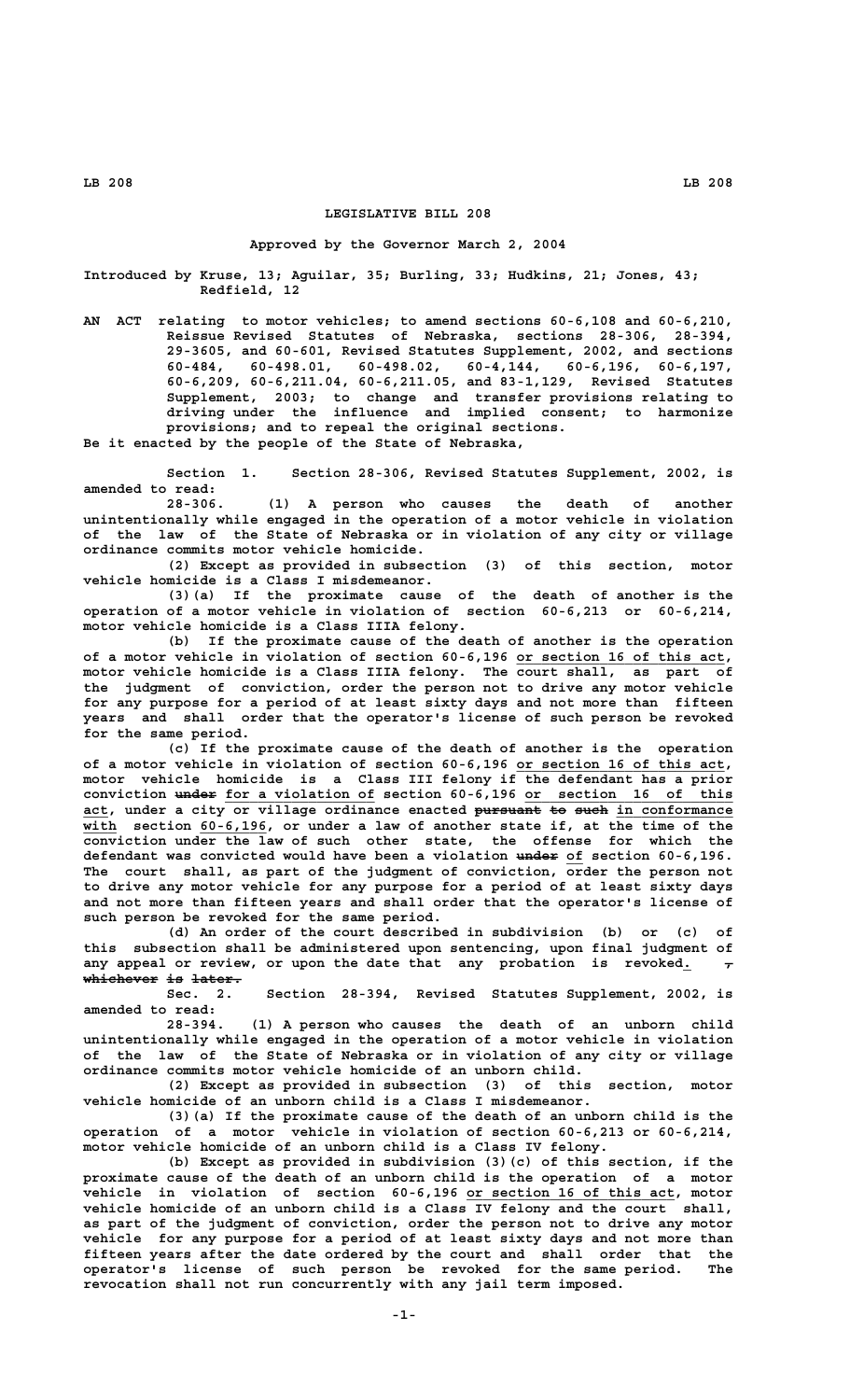**(c) If the proximate cause of the death of an unborn child is the operation of a motor vehicle in violation of section 60-6,196 or section 16 of \_\_\_\_\_\_\_\_\_\_\_\_\_\_\_\_** this act and the defendant has a prior conviction under such for a violation of section 60-6,196 or a city or village ordinance enacted pursuant to such in  **\_\_\_\_\_\_\_\_\_\_\_\_\_\_\_\_ \_\_\_\_\_\_\_\_ conformance with section 60-6,196, motor vehicle homicide of an unborn child is a Class III felony and the court shall, as part of the judgment of conviction, order the person not to drive any motor vehicle for any purpose for a period of at least sixty days and not more than fifteen years after the date ordered by the court and shall order that the operator's license of such person be revoked for the same period. The revocation shall not run concurrently with any jail term imposed.**

**Sec. 3. Section 29-3605, Revised Statutes Supplement, 2002, is amended to read:**

**29-3605. For purposes of sections 29-3606 to 29-3609:**

**(1) Department means the Department of Motor Vehicles; and**

**(2) Minor traffic violation does not include leaving the scene of an accident, sections 60-696 to 60-698, driving under the influence of alcoholic liquor or drugs, sections 60-4,164, 60-6,196, and 60-6,211.01, reckless driving or willful reckless driving, sections 60-6,213 and 60-6,214, participating in a speed competition, section 60-6,195, operating a motor vehicle to avoid arrest, section 28-905, refusing a breath or blood test, sections 60-4,164, 60-6,197, and 60-6,211.02 and section 14 of this act, \_\_\_\_\_\_\_\_\_\_\_\_\_\_\_\_\_\_\_\_\_\_\_\_\_\_\_\_\_\_\_ driving on a suspended or revoked operator's license, sections 60-4,107 to \_\_\_\_\_\_\_\_\_\_\_\_\_\_\_\_\_\_\_\_\_\_\_\_\_\_ 60-4,110 and section 16 of this act, speeding twenty or more miles per hour over the speed limit, operating a motor vehicle without insurance or other financial responsibility in violation of the Motor Vehicle Safety Responsibility Act, any injury accident, or any violation which is classified as a misdemeanor or a felony.**

**Sec. 4. Section 60-484, Revised Statutes Supplement, 2003, is amended to read:**

**60-484. (1) Except as otherwise provided in the Motor Vehicle Operator's License Act, no resident of the State of Nebraska shall operate a motor vehicle upon the alleys or highways of the State of Nebraska until the person has obtained an operator's license for that purpose.**

**(2) Application for an operator's license may be made on uniform blanks prepared and furnished by the director to the county treasurers and the examiners of the Department of Motor Vehicles prior to January 1, 2003. Such application may be made to an examiner in any county. The standard application blanks shall be sufficient in form and content to substantially carry out the purposes of the act.**

**(3) Beginning October 1, 2000, application for an operator's license may also be made in a manner prescribed by the department. Such application may be made to an examiner in any county. The examiner shall personally conduct the examination of the applicant and deliver to each successful applicant an examiner's certificate containing the statements made pursuant to subsection (4) of this section.**

**(4) In addition to any other information and questions necessary to comply with the requirements and purposes of the act, the applicant (a) shall provide his or her name, age, post office address, place of residence unless the applicant is a program participant under the Address Confidentiality Act, date of birth, sex, social security number, and brief description of himself or herself, (b) may complete the voter registration portion pursuant to section 32-308, (c) shall be provided the advisement language required by ———— \_\_\_ subsection (10) (5) of section 60-6,197, (d) shall answer the following:**

**(i) Have you within the last three months (e.g. due to diabetes, epilepsy, mental illness, head injury, stroke, heart condition, neurological disease, etc.):**

**(A) lost voluntary control or consciousness ... yes ... no**

**(B) experienced vertigo or multiple episodes of dizziness or fainting ... yes ... no**

**(C) experienced disorientation ... yes ... no**

**(D) experienced seizures ... yes ... no**

**(E) experienced impairment of memory, memory loss ... yes ... no Please explain: ..........................................**

**(ii) Do you experience any condition which affects your ability to operate a motor vehicle? (e.g. due to loss of, or impairment of, foot, leg, hand, arm; neurological or neuromuscular disease, etc.) ... yes ... no Please explain: ..........................................**

**(iii) Since the issuance of your last driver's license/permit has your health or medical condition changed or worsened? ... yes ... no Please explain, including how the above affects your ability to drive:**

**..................................................................., and (e)**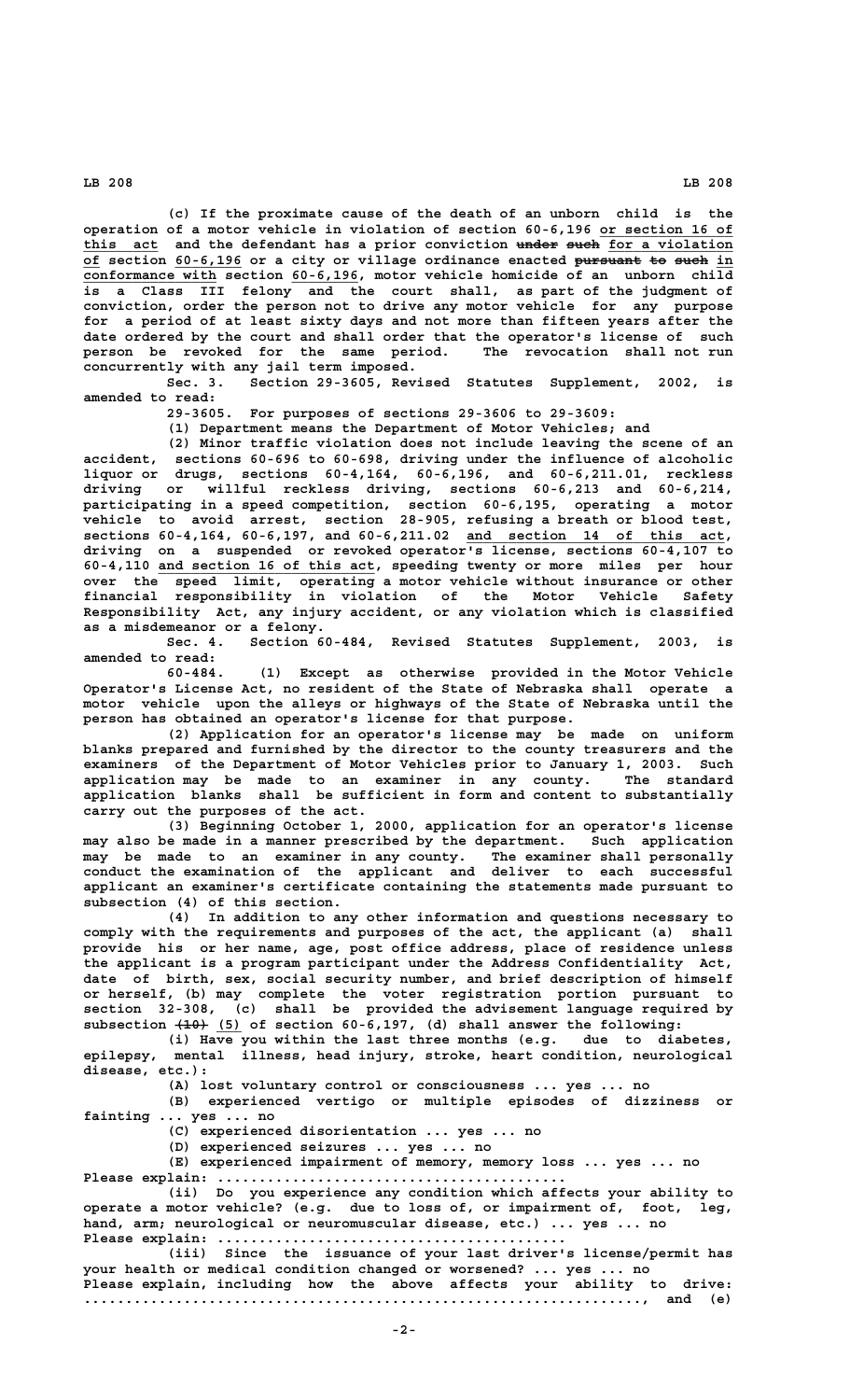**may answer the following:**

**(i) Do you wish to register to vote as part of this application process?**

**OPTIONAL - YOU ARE NOT REQUIRED TO ANSWER ANY OF THE FOLLOWING QUESTIONS:**

**(ii) Do you wish to be an organ and tissue donor?**

**(iii) Do you wish to receive any additional specific information regarding organ and tissue donation?**

**(iv) Do you wish to donate \$1 to promote the Organ and Tissue Donor Awareness and Education Fund?**

**(5) Application for an operator's license shall be made under oath or affirmation of the applicant.**

**(6) The social security number shall not be printed on the operator's license and shall be used only (a) to furnish driver record information to the United States Selective Service System under section 60-483, (b) with the permission of the director in connection with the verification of the status of an individual's driving record in this state or any other state, or (c) for purposes of child support enforcement pursuant to section 42-358.08 or 43-512.06.**

**(7)(a) Except for an individual under the age of eighteen years, each individual applying for an operator's license or a state identification card shall furnish proof of date of birth and identity by a valid Nebraska operator's license, a valid Nebraska learner's permit, a valid Nebraska school permit, a valid operator's license from another state or jurisdiction of the United States, a certified birth certificate, a certified birth registration, a valid United States passport, a valid United States military identification card, United States military discharge papers, other United States-based identification as approved by the director, or information preserved in the digital system implemented under section 60-484.01.**

**(b) Any individual under the age of eighteen years applying for an operator's license or a state identification card shall provide a certified copy of his or her birth certificate, a certified birth registration, or other reliable proof of his or her identity and age accompanied by a certification signed by a parent or guardian explaining the inability to produce a copy of such birth certificate. The applicant may be required to furnish proof to the examiner that the parent or guardian signing the certification is in fact the parent or guardian of such applicant.**

**Sec. 5. Section 60-498.01, Revised Statutes Supplement, 2003, is amended to read:**

**60-498.01. (1) Because persons who drive while under the influence of alcohol present a hazard to the health and safety of all persons using the highways, a procedure is needed for the swift and certain revocation of the operator's license of any person who has shown himself or herself to be a health and safety hazard (a) by driving with an excessive concentration of alcohol in his or her body or (b) by driving while under the influence of alcohol.**

(2) If a person arrested pursuant to as described in subsection (2)  **\_\_of section 60-6,197 refuses to submit to the chemical test of blood, breath,** or urine required by that section 60-6,197, the test shall not be given except **as provided in section 60-6,210 for the purpose of medical treatment and the arresting peace officer, as agent for the Director of Motor Vehicles, shall verbally serve notice to the arrested person of the intention to immediately confiscate and revoke the operator's license of such person and that the revocation will be automatic thirty days after the date of arrest unless a petition for hearing is filed within ten days after the date of arrest as provided in subsection (6) of this section. The arresting peace officer shall within ten days forward to the director a sworn report stating (a) that the** person was arrested pursuant to as described in subsection (2) of section **60-6,197 and the reasons for such arrest, (b) that the person was requested to submit to the required test, and (c) that the person refused to submit to the required test.**

(3) If a person arrested pursuant to as described in subsection (2)  **\_\_of section 60-6,197 submits to the chemical test of blood or breath required** by that section 60-6,197, the test discloses the presence of alcohol in any of **the concentrations specified in section 60-6,196, and the test results are available to the arresting peace officer while the arrested person is still in custody, the arresting peace officer, as agent for the director, shall verbally serve notice to the arrested person of the intention to immediately confiscate and revoke the operator's license of such person and that the revocation will be automatic thirty days after the date of arrest unless a petition for hearing is filed within ten days after the date of arrest as provided in subsection (6) of this section. The arresting peace officer shall within ten days forward to the director a sworn report stating (a) that the**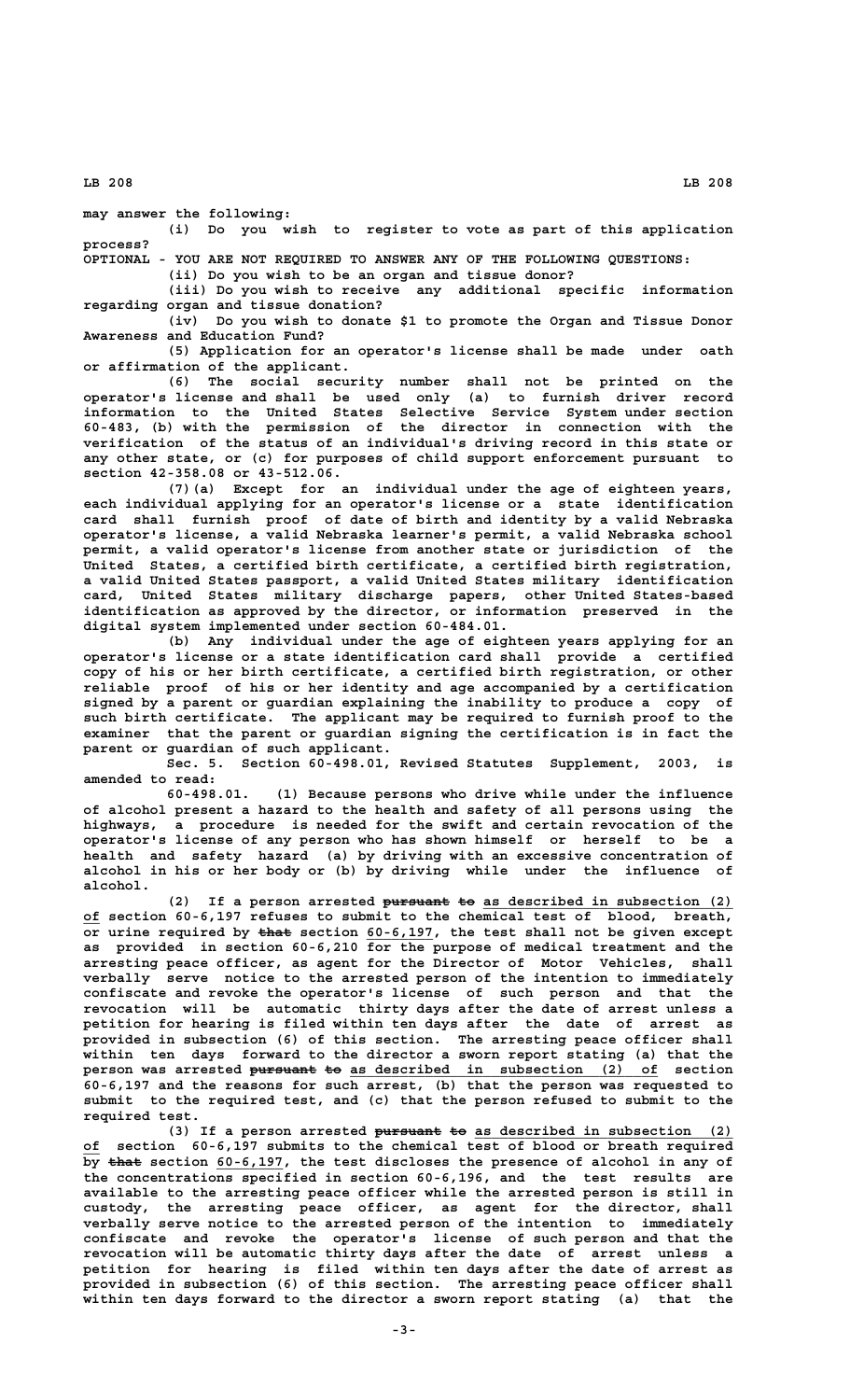person was arrested <del>pursuant to</del> as described in subsection (2) of section **60-6,197 and the reasons for such arrest, (b) that the person was requested to submit to the required test, and (c) that the person submitted to a test, the type of test to which he or she submitted, and that such test revealed the presence of alcohol in a concentration specified in section 60-6,196.**

**(4) On behalf of the director, the arresting peace officer submitting a sworn report under subsection (2) or (3) of this section shall serve notice of the revocation on the arrested person, and the revocation shall be effective thirty days after the date of arrest. The notice of revocation shall contain a statement explaining the operation of the administrative revocation procedure. The peace officer shall also provide to the arrested person an addressed envelope and a petition form which the arrested person may use to request a hearing before the director to contest the revocation. The petition form shall clearly state on its face that the petition must be completed and delivered to the Department of Motor Vehicles or postmarked within ten days after receipt or the person's right to a hearing to contest the revocation will be foreclosed. The director shall prepare and approve the form for the petition, the addressed envelope, and the notice of revocation and shall provide them to law enforcement agencies.**

**If the person has an operator's license, the arresting peace officer shall take possession of the license and issue a temporary operator's license valid for thirty days. The arresting peace officer shall forward the operator's license to the department along with the sworn report made under subsection (2) or (3) of this section.**

**(5)(a) If the results of a chemical test indicate the presence of alcohol in a concentration specified in section 60-6,196, the results are not available to the arresting peace officer while the arrested person is in custody, and the notice of revocation has not been served as required by subsection (4) of this section, the peace officer shall forward to the director a sworn report containing the information prescribed by subsection (3) of this section within ten days after receipt of the results of the chemical test. If the sworn report is not received within ten days, the revocation shall not take effect.**

**(b) Upon receipt of the report, the director shall serve the notice of revocation on the arrested person by certified or registered mail to the address appearing on the records of the director. If the address on the director's records differs from the address on the arresting peace officer's report, the notice shall be sent to both addresses. The notice of revocation shall contain a statement explaining the operation of the administrative revocation procedure. The director shall also provide to the arrested person an addressed envelope and a petition form which the arrested person may use to request a hearing before the director to contest the revocation. The petition form shall clearly state on its face that the petition must be completed and delivered to the department or postmarked within ten days after receipt or the person's right to a hearing to contest the revocation will be foreclosed. The director shall prepare and approve the form for the petition, the addressed envelope, and the notice of revocation. The revocation shall be effective thirty days after the date of mailing.**

**(c) If the records of the director indicate that the arrested person possesses an operator's license, the director shall include with the notice of revocation a temporary operator's license which expires thirty days after the date of mailing. Any arrested person who desires a hearing and has been served a notice of revocation pursuant to this subsection shall return his or** her operator's license with the petition requesting the hearing. **operator's license is not included with the petition requesting the hearing, the director shall deny the petition.**

**(6)(a) An arrested person's operator's license confiscated pursuant to subsection (4) of this section shall be automatically revoked upon the expiration of thirty days after the date of arrest. An arrested person's operator's license confiscated pursuant to subsection (5) of this section shall be automatically revoked upon the expiration of thirty days after the date of mailing of the notice of revocation by the director. The arrested person shall postmark or return to the director a petition within ten days after the receipt of the notice of revocation if the arrested person desires a hearing. The petition shall be in writing and shall state the grounds on which the person is relying to prevent the revocation from becoming effective. The hearing and any prehearing conference may be conducted in person or by telephone, television, or other electronic means at the discretion of the director, and all parties may participate by such means at the discretion of the director.**

**(b) The director shall conduct the hearing within twenty days after a petition is filed. Upon receipt of a petition, the director shall notify**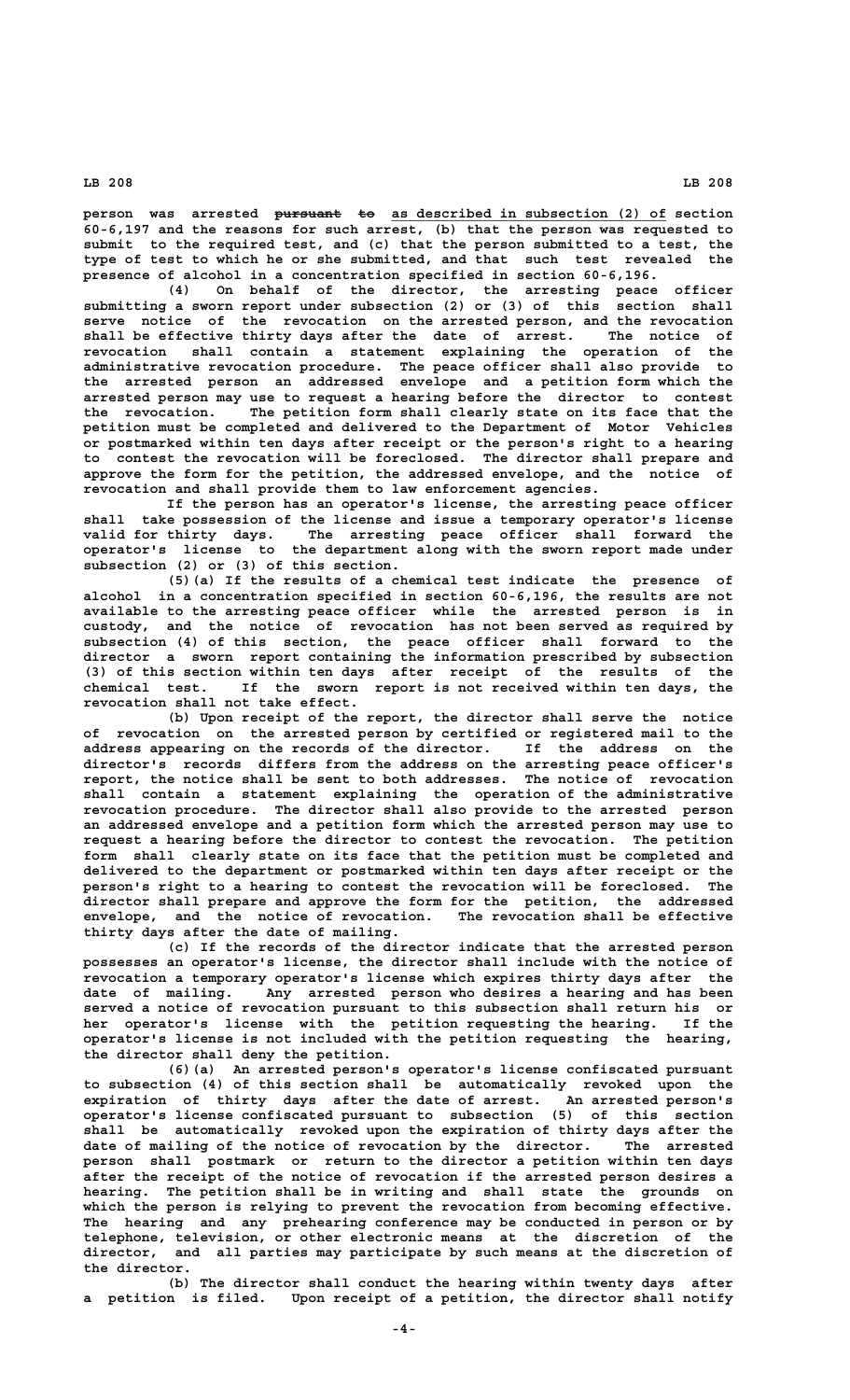**the petitioner of the date and location for the hearing by certified or registered mail postmarked at least seven days prior to the hearing date. The filing of the petition shall not prevent the automatic revocation of the petitioner's operator's license at the expiration of the thirty-day period. A continuance of the hearing to a date beyond the expiration of the temporary operator's license shall stay the expiration of the temporary license when the request for continuance is made by the director.**

**(c) At hearing the issues under dispute shall be limited to:**

**(i) In the case of a refusal to submit to a chemical test of blood, breath, or urine:**

**(A) Did the peace officer have probable cause to believe the person was operating or in the actual physical control of a motor vehicle in violation of section 60-6,196 or a city or village ordinance enacted pursuant ———————— —— \_\_\_\_\_\_\_\_\_\_\_\_\_\_\_\_\_\_\_ to in conformance with such section; and**

**(B) Did the person refuse to submit to or fail to complete a chemical test after being requested to do so by the peace officer; or**

**(ii) If the chemical test discloses the presence of alcohol in a concentration specified in section 60-6,196:**

**(A) Did the peace officer have probable cause to believe the person was operating or in the actual physical control of a motor vehicle in violation of section 60-6,196 or a city or village ordinance enacted pursuant ————————**  $\overline{+}$   $\overline{0}$  in conformance with such section; and

**(B) Was the person operating or in the actual physical control of a motor vehicle while having an alcohol concentration in violation of subsection (1) of section 60-6,196.**

**(7) The director shall adopt and promulgate rules and regulations to govern the conduct of the hearing and insure that the hearing will proceed in an orderly manner. The director may appoint a hearing officer to preside at the hearing, administer oaths, examine witnesses, take testimony, and report to the director. All proceedings before the hearing officer shall be recorded. Upon receipt of the arresting peace officer's sworn report, the director's order of revocation has prima facie validity and it becomes the petitioner's burden to establish by a preponderance of the evidence grounds upon which the operator's license revocation should not take effect. The director shall make a determination of the issue within seven days after the conclusion of the hearing. A person whose operator's license is revoked following a hearing requested pursuant to this section may appeal the order of revocation as provided in section 60-498.04.**

**Sec. 6. Section 60-498.02, Revised Statutes Supplement, 2003, is amended to read:**

**60-498.02. (1) At the expiration of thirty days after the date of arrest <del>pursuant</del> to as described in subsection (2) of section 60-6,197 or if after a hearing pursuant to section 60-498.01 the Director of Motor Vehicles finds that the operator's license should be revoked, the director shall (a) revoke the operator's license of a person arrested for refusal to submit to a chemical test of blood, breath, or urine as required by section 60-6,197 for a period of one year and (b) revoke the operator's license of a person who submits to a chemical test pursuant to such section which discloses the presence of a concentration of alcohol specified in section 60-6,196 for a period of ninety days unless the person's driving record abstract maintained in the department's computerized records shows one or more prior administrative license revocations on which final orders have been issued during the immediately preceding twelve-year period at the time the order of revocation is issued, in which case the period of revocation shall be one year. Except as otherwise provided in section 60-6,211.05, a new operator's license shall not be issued to such person until the period of revocation has elapsed. If the person subject to the revocation is a nonresident of this state, the director shall revoke only the nonresident's operating privilege as defined in section 60-474 of such person and shall immediately forward the operator's license and a statement of the order of revocation to the person's state of residence.**

**(2) At the expiration of thirty days after an order of revocation is entered under subsection (1) of this section, (a) any person whose operator's license has been administratively revoked for a period of ninety days for submitting to a chemical test pursuant to section 60-6,197 which disclosed the presence of a concentration of alcohol in violation of section 60-6,196 may make application to the director for issuance of an employment driving permit pursuant to section 60-4,130 and (b) any person who submitted to a chemical test pursuant to section 60-6,197 and has his or her operator's license revoked for ninety days pursuant to subsection (1) of this section is eligible for an order pursuant to section 60-6,211.05 to operate a motor vehicle equipped with an ignition interlock device upon presentation of sufficient**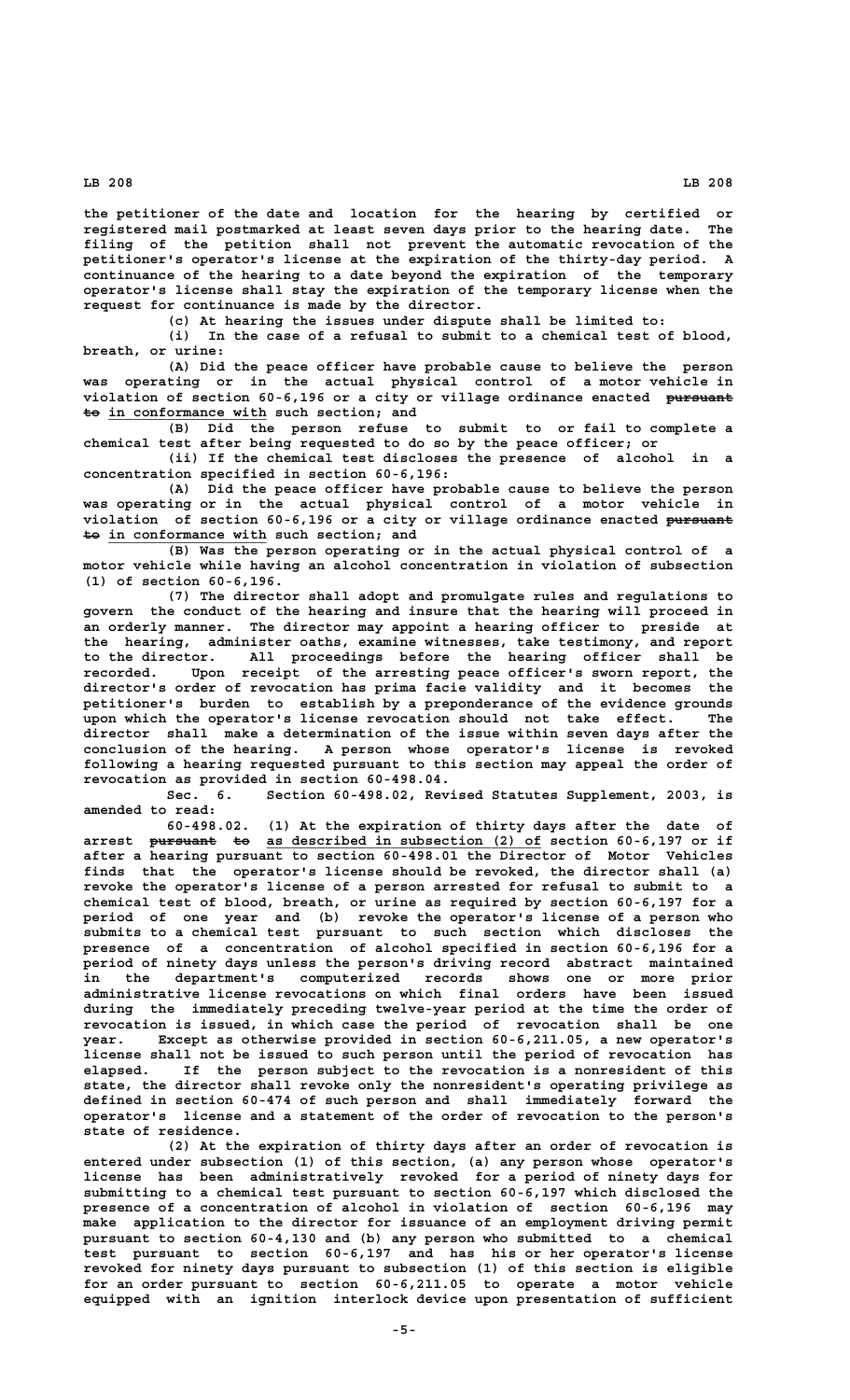**evidence to the Department of Motor Vehicles that such a device is installed.**

**This subsection shall not apply to nor shall any person be eligible for the benefit of this subsection during any period of time during which his or her operator's license is subject to an administrative revocation order for refusal to submit to a chemical test of blood, breath, or urine as required by section 60-6,197 or is subject to a one-year revocation under subdivision (1)(b) of this section.**

**(3) A person may have his or her eligibility for a license reinstated upon payment of a reinstatement fee as required by section 60-694.01.**

**(4)(a) A person whose operator's license is subject to revocation pursuant to subsection (3) of section 60-498.01 shall have all proceedings dismissed or his or her operator's license immediately reinstated without payment of the reinstatement fee upon receipt of suitable evidence by the director that:**

**(i) Within the thirty-day period following the date of arrest, the prosecuting attorney responsible for the matter declined to file a complaint alleging a violation of section 60-6,196 and notified the director by first-class mail or facsimile transmission of such decision and the director received such notice within such period or the notice was postmarked within such period; or**

**(ii) The defendant, after trial, was found not guilty of violating section 60-6,196 or such charge was dismissed on the merits by the court.**

**(b) The director shall adopt and promulgate rules and regulations establishing standards for the presentation of suitable evidence of compliance with subdivision (a) of this subsection.**

**(c) If a charge is filed for a violation of section 60-6,196 pursuant to an arrest for which all proceedings were dismissed under this subsection, the prosecuting attorney shall notify the director by first-class mail or facsimile transmission of the filing of such charge and the director may reinstate an administrative license revocation under this section as of the date that the director receives notification of the filing of the charge, except that a revocation shall not be reinstated if it was dismissed pursuant to section 60-498.01.**

**Sec. 7. Section 60-4,144, Revised Statutes Supplement, 2003, is amended to read:**

**60-4,144. (1) Application for any original or renewal commercial driver's license or application for any change of class of commercial motor vehicle, endorsement, or restriction may be made in a manner prescribed by the department. Such application may be made to an examiner in any county. The examiner shall personally conduct the examination of the applicant and deliver to each successful applicant an examiner's certificate containing the statements made pursuant to subsection (2) of this section.**

**(2) The application or examiner's certificate shall include the voter registration portion pursuant to section 32-308, the advisement language** required by subsection  $\overline{(40)}$  (5) of section 60-6,197, and the following:

**(a) The full name, the current mailing address, and the residential address of the applicant, except that if the applicant is a program participant under the Address Confidentiality Act, he or she need not supply his or her residential address;**

**(b) A physical description of the applicant, including sex, height, weight, and eye and hair colors;**

**(c) The applicant's date of birth;**

**(d) The applicant's social security number;**

**(e) The applicant's signature;**

**(f) Certification that the commercial motor vehicle in which the applicant takes any driving skills examination is representative of the class of commercial motor vehicle that the applicant operates or expects to operate; (g) The certification required pursuant to section 60-4,145 or 60-4,146;**

**(h) Beginning September 30, 2005, the names of all states where the applicant has previously been licensed to operate any type of motor vehicle; (i) The following specific questions:**

**(i) Have you within the last three months (e.g. due to diabetes, epilepsy, mental illness, head injury, stroke, heart condition, neurological disease, etc.):**

**(A) lost voluntary control or consciousness ... yes ... no**

**(B) experienced vertigo or multiple episodes of dizziness or fainting ... yes ... no**

**(C) experienced disorientation ... yes ... no**

**(D) experienced seizures ... yes ... no**

**(E) experienced impairment of memory, memory loss ... yes ... no**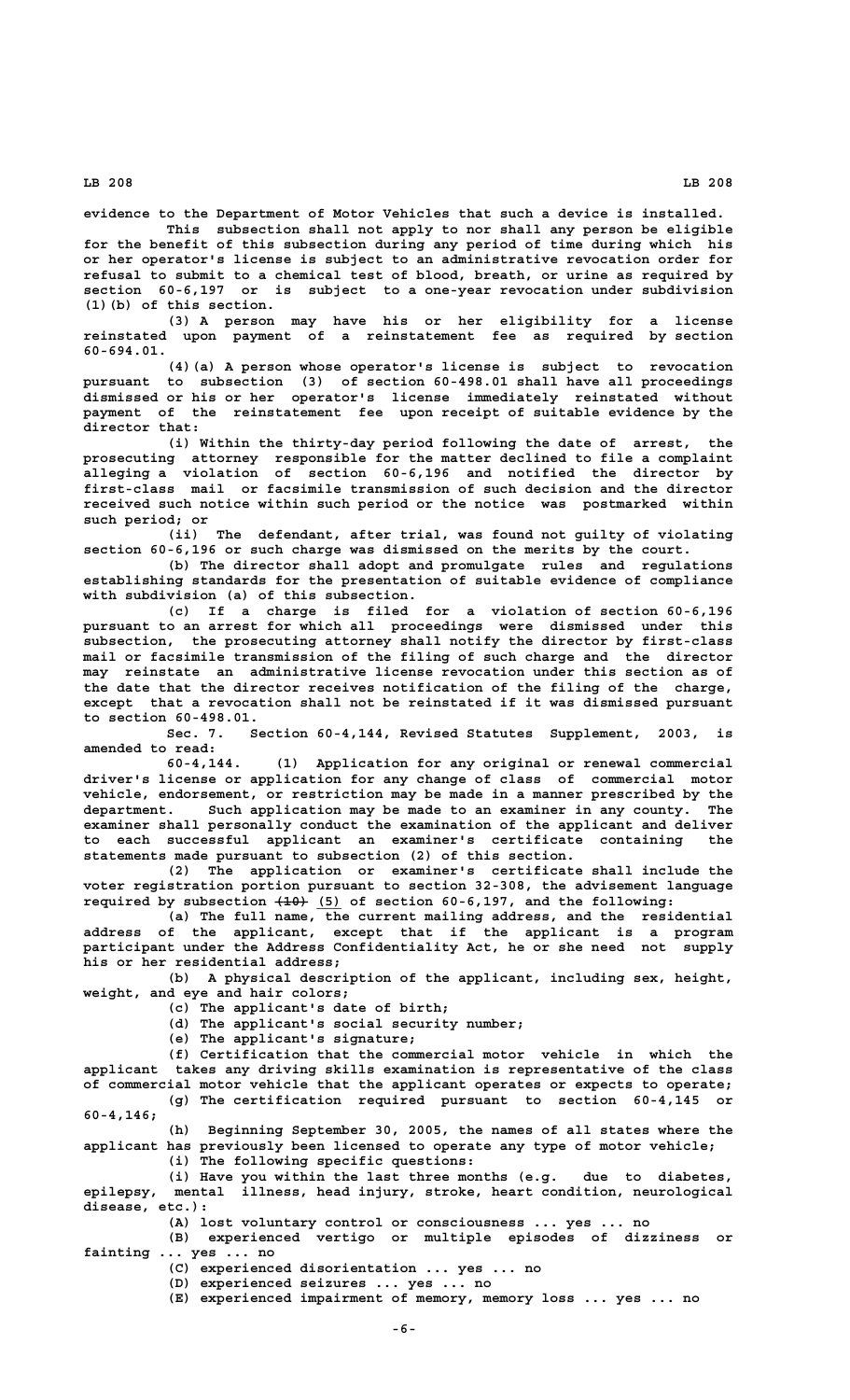**Please explain: ......................................... (ii) Do you experience any condition which affects your ability to operate a motor vehicle? (e.g. due to loss of or impairment of foot, leg, hand, or arm; neurological or neuromuscular disease, etc.) ... yes ... no Please explain: ......................................... (iii) Since the issuance of your last driver's license/permit has your health or medical condition changed or worsened? ... yes ... no Please explain, including how the above affects your ability to drive: ..................................................................; (j) Do you wish to register to vote as part of this application process? OPTIONAL - YOU ARE NOT REQUIRED TO ANSWER ANY OF THE FOLLOWING QUESTIONS: (k) Do you wish to be an organ and tissue donor? (l) Do you wish to receive any additional specific information regarding organ and tissue donation? (m) Do you wish to donate \$1 to promote the Organ and Tissue Donor Awareness and Education Fund? (3) Application shall be made under oath or affirmation of the applicant. Sec. 8. Section 60-601, Revised Statutes Supplement, 2002, is amended to read: 60-601. Sections 60-601 to 60-6,377 and sections 12 to 18 of this \_\_\_\_\_\_\_\_\_\_\_\_\_\_\_\_\_\_\_\_\_\_\_\_\_\_\_\_\_\_\_ \_\_\_ act shall be known and may be cited as the Nebraska Rules of the Road. Sec. 9. Section 60-6,108, Reissue Revised Statutes of Nebraska, is amended to read: 60-6,108. (1) The provisions of the Nebraska Rules of the Road relating to operation of vehicles refer exclusively to operation of vehicles upon highways except where a different place is specifically referred to in a given section, but sections 60-6,196, 60-6,197, and 60-6,212 to 60-6,218 and \_\_\_** section 14 of this act shall apply upon highways and anywhere throughout the **state except private property which is not open to public access. (2) Nothing in the Nebraska Rules of the Road shall be construed to prevent the owner of real property used by the public for the purposes of vehicular travel, by permission of the owner and not as a matter of right, from prohibiting such use nor from requiring other, different, or additional conditions from those specified or otherwise regulating the use thereof by such owner. (3) The Nebraska Rules of the Road shall be applicable and uniform throughout this state and in all political subdivisions and municipalities of this state, and no local authority shall enact or enforce any ordinance directly contrary to the Nebraska Rules of the Road unless expressly authorized by the Legislature. Sec. 10. Section 60-6,196, Revised Statutes Supplement, 2003, is amended to read: 60-6,196. (1) It shall be unlawful for any person to operate or be in the actual physical control of any motor vehicle: (a) While under the influence of alcoholic liquor or of any drug; (b) When such person has a concentration of eight-hundredths of one gram or more by weight of alcohol per one hundred milliliters of his or her blood; or (c) When such person has a concentration of eight-hundredths of one gram or more by weight of alcohol per two hundred ten liters of his or her breath. (2) Any person who operates or is in the actual physical control of any motor vehicle while in a condition described in subsection (1) of this section shall be guilty of a crime and upon conviction punished as provided in \_\_\_\_\_\_\_\_\_\_\_\_\_\_** sections 12 to 18 of this act. as follows: **(a) If such person has not had a conviction in the twelve years ——— —— ———— —————— ——— ——— ——— — —————————— —— ——— —————— ————** prior to the date of the current conviction  $(i)$  under this section or section **60-6,198, (ii) under a city or village ordinance enacted pursuant to this ————————— ———— ————— — ———— —— ——————— ————————— ——————— ———————— —— ——— section, or (iii) under a law of another state, if at the time of the ———————— —— ————— ————— — ——— —— ——————— —————— —— —— ——— ———— —— —— conviction under the law of such other state, the offense for which such —————————— ————— ——— ——— —— ———— ————— —————— ——— ——————— ——— ————— ———** person was convicted would have been a violation under this section, such **P**<br>Person shall be guilty of a Class W misdemeanor, and the court shall, as part **of the judgment of conviction, order such person not to drive any motor —— ——— ———————— —— ——————————— ————— ———— —————— ——— —— ————— ——— ———— vehicle for any purpose for a period of six months from the date ordered by the court and shall order that the operator's license of such person be ——— ————— ——— ————— ————— ———— ——— —————————— ——————— —— ———— —————— — revoked for a like period. Such revocation shall be administered upon ——————— ——— — ———— ——————— ———— —————————— ————— —— ———————————— ———**  $s$  ontencing, upon final judgment of any appeal or review, or upon the date that

**If the court places such person on probation or suspends the —— ——— ————— —————— ———— —————— —— ————————— —— ———————— —— sentence for any reason, the court shall, as one of the conditions of ———————— ——— ——— ——————— ——— ————— —————— —— ——— —— ——— —————————— ——**

any probation is revoked.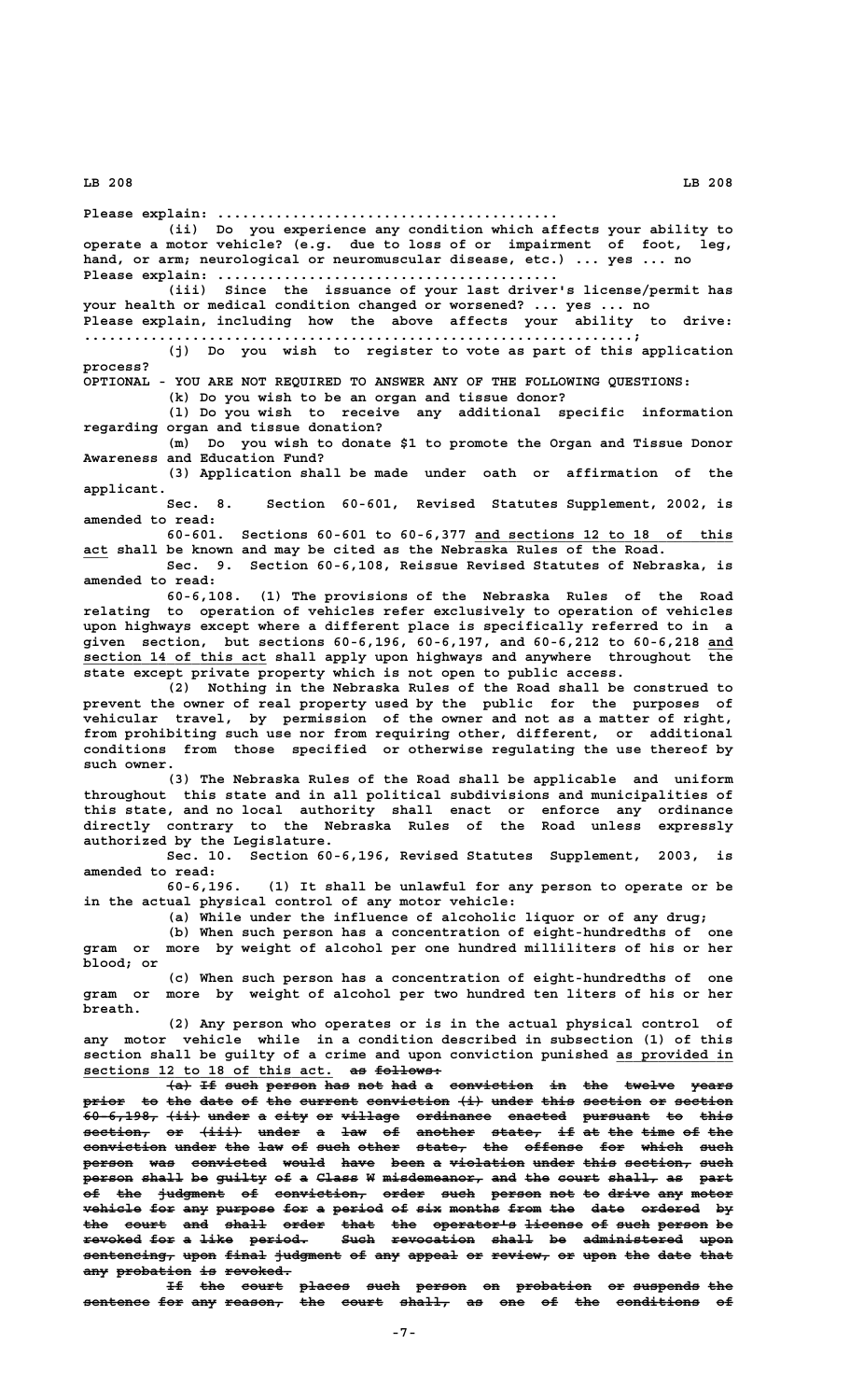probation or sentence suspension, order such person not to drive any motor vehicle for any purpose for a period of sixty days from the date of the order **unless otherwise authorized by an order issued pursuant to section —————— ————————— —————————— —— —— ————— —————— ———————— —— ——————— 60-6,211.05, and such order of probation shall also include, as one of its ———————————— ——— ———— ————— —— ————————— ————— ———— ———————— —— ——— —— ——**  $conditions$ , the payment of a four-hundred-dollar fine,

 $\left\{\text{b}\right\}$  If such person has had one conviction in the twelve years prior to the date of the current conviction  $(i)$  under this section or section **60-6,198, (ii) under a city or village ordinance enacted pursuant to this ————————— ———— ————— — ———— —— ——————— ————————— ——————— ———————— —— ——— section, or (iii) under a law of another state, if at the time of the ———————— —— ————— ————— — ——— —— ——————— —————— —— —— ——— ———— —— —— conviction under the law of such other state, the offense for which such —————————— ————— ——— ——— —— ———— ————— —————— ——— ——————— ——— ————— ——— person was convicted would have been a violation under this section, such —————— ——— ————————— ————— ———— ———— — ————————— ————— ———— ———————— ———— Person shall be guilty of a Class W misdemeanor, and the court shall, as part**  $\overline{\phantom{a}}$  the judgment of conviction, order such person not to drive any motor **vehicle for any purpose for a period of one year from the date ordered by the** court, shall order that the operator's license of such person be revoked for a **like** period, and shall issue an order pursuant to section 60 6,197.01 with respect to all motor vehicles owned by such person. <br>
<br> **Example 5 and 5 and 5 and 7 and 7 and 7 and 7 and 7 and 7 and 7 and 7 and 7 and 7 and 7 and 7 and 7 and 7 and 7** administered upon sentencing, upon final judgment of any appeal or review, or **upon the date that any probation is revoked. ———— ——— ———— ———— ——— ————————— —— ————————**

If the court places such person on probation or suspends the sentence for any reason, the court shall, as one of the conditions of probation or sentence suspension, order such person not to drive any motor  $whilele in the State of Nebraska for any purpose for a period of one year from.$ </u> the date of the order unless otherwise authorized by an order issued pursuant to section 60-6,211.05 and shall issue an order pursuant to section **60-6,197.01 with respect to all motor vehicles owned by such person, and such ——————————— ———— ——————— —— ——— ————— ———————— ————— —— ———— ——————— ——— ———** order of probation shall also include, as conditions, the payment of a five hundred dollar fine and either confinement in the city or county jail for **five days or the imposition of not less than two hundred forty hours of ———— ———— —— ——— —————————— —— ——— ———— ———— ——— ——————— ————— ————— —** community service;

 $\left\{\epsilon\right\}$  If such person has had two convictions in the twelve years prior to the date of the current conviction  $\{i\}$  under this section or section **60-6,198, (ii) under a city or village ordinance enacted pursuant to this ————————— ———— ————— — ———— —— ——————— ————————— ——————— ———————— —— ———**  $s$  **example**  $s$   $\{i:i\}$  and  $\in$   $A$   $\leq$   $A$   $\leq$   $A$   $\leq$   $B$   $\leq$   $A$   $\leq$   $B$   $\leq$   $A$   $\leq$   $B$   $\leq$   $A$   $\leq$   $B$   $\leq$   $A$   $\leq$   $B$   $\leq$   $A$   $\leq$   $A$   $\leq$   $A$   $\leq$   $A$   $\leq$   $A$   $\leq$   $A$   $\leq$   $A$   $\$ under the law of such other state, the offense for which such person was convicted would have been a violation under this section, or  $\{iv\}$  as described in subdivisions (i) through (iii) of this subdivision, such person shall be guilty of a Class W misdemeanor, and the court shall, as part of the judgment of conviction, order such person not to drive any motor vehicle in the State **of Nebraska for any purpose for a period of fifteen years from the date —— ———————— ——— ——— ——————— ——— — —————— —— ——————— ————— ———— ——— ———** ordered by the court, shall order that the operator's license of such person be revoked for a like period, and shall issue an order pursuant to section **60-6,197.01 with respect to all motor vehicles owned by such person. Such ——————————— ———— ——————— —— ——— ————— ———————— ————— —— ———— ——————— ——— orders shall be administered upon sentencing, upon final judgment of any —————— ————— —— ———————————— ———— ——————————— ———— ————— ———————— —— ——** appeal or review, or upon the date that any probation is revoked.

If the court places such person on probation or suspends the sentence for any reason, the court shall, as one of the conditions of probation or sentence suspension, order such person not to drive any motor vehicle in the State of Nebraska for any purpose for a period of one year and  $$ **period unless otherwise authorized by an order issued pursuant to section —————— —————— ————————— —————————— —— —— ————— —————— ———————— —— ——————— 60-6,211.05 and shall issue an order pursuant to section 60-6,197.01 with ——————————— ——— ————— ————— —— ————— ———————— —— ——————— ——————————— ——— respect to all motor vehicles owned by such person, and such order of ——————— —— ——— ————— ———————— ————— —— ———— ——————— ——— ———— ————— — probation shall also include, as conditions, the payment of a ————————— ————— ———— ———————— —— ——————————— ——— ——————— —— six-hundred-dollar fine and either confinement in the city or county jail for** ten days or the imposition of not less than four hundred eighty hours of community service; and

 $\{d\}$  If such person has had three or more convictions in the twelve **years** prior to the date of the current conviction  $\{i\}$  under this section or  $section 60-6,198,$   $(i\texttt{i})$  under a city or village ordinance enacted pursuant to this section,  $(iii)$  under a law of another state, if at the time of the conviction under the law of such other state, the offense for which such person was convicted would have been a violation under this section, or  $\{\pm v\}$ as described in subdivisions (i) through (iii) of this subdivision, such person shall be guilty of a Class IV felony, and the court shall, as part of the judgment of conviction, order such person not to drive any motor vehicle in the State of Nebraska for any purpose for a period of fifteen years from the date ordered by the court, shall order that the operator's license of such **person be revoked for a like period, and shall issue an order pursuant to —————— —— ——————— ——— — ———— ——————— ——— ————— ————— —— ————— ———————— — section** 60-6,197.01 with respect to all motor vehicles owned by such person. Such orders shall be administered upon sentencing, upon final judgment of any appeal or review, or upon the date that any probation is revoked. The court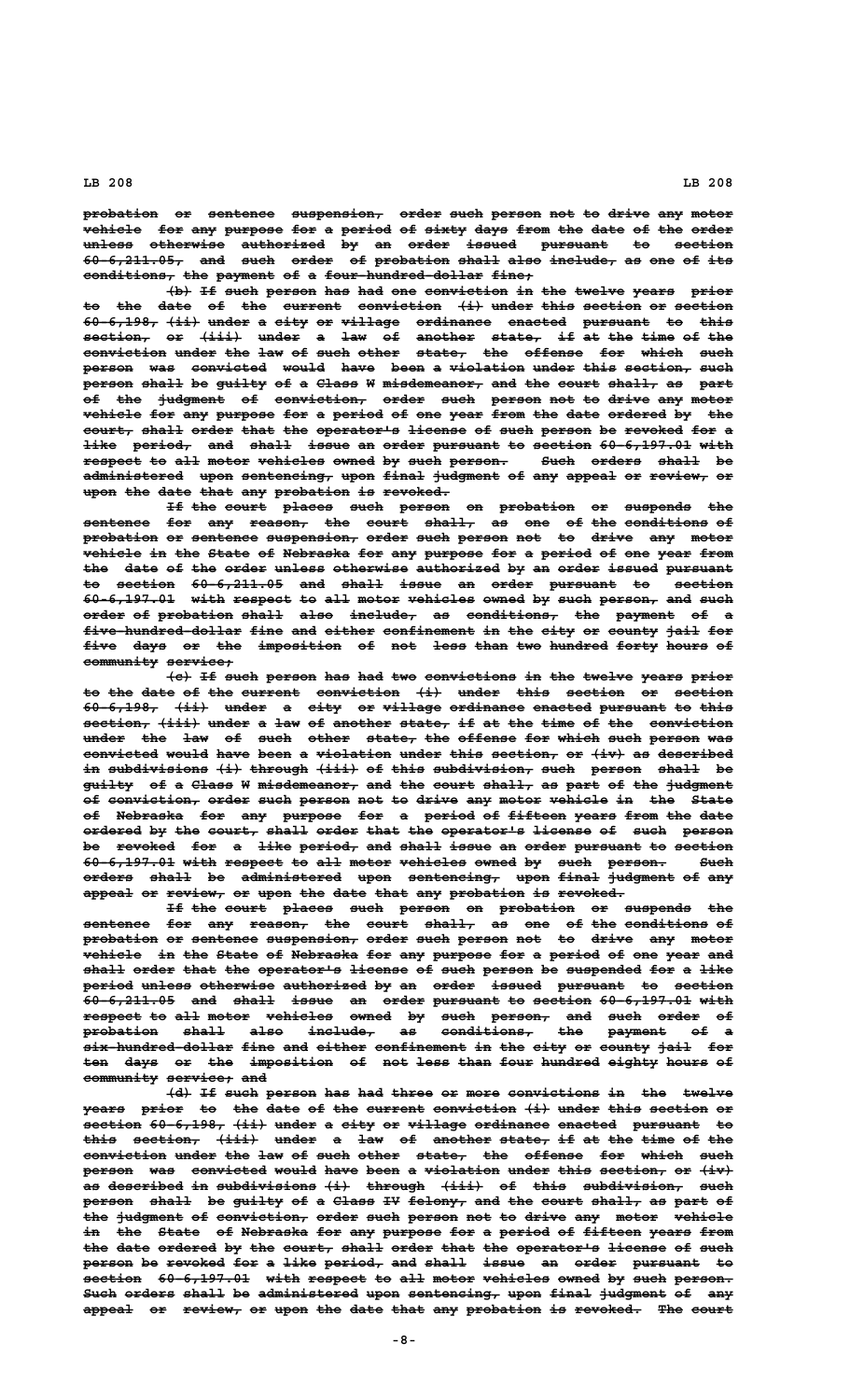**shall also sentence such person to serve at least ten days' imprisonment in ————— ———— ———————— ———— —————— —— ————— —— ————— ——— ————— ———————————— —** the city or county jail or an adult correctional facility.

If the court places such person on probation or suspends the **sentence for any reason, the court shall, as one of the conditions of ———————— ——— ——— ——————— ——— ————— —————— —— ——— —— ——— —————————— — probation or sentence suspension, order such person not to drive any motor ————————— —— ———————— ——————————— ————— ———— —————— ——— —— ————— ——— ———— vehicle in the State of Nebraska for any purpose for a period of one year and ——————— —— ——— ————— —— ———————— ——— ——— ——————— ——— — —————— —— ——— ———— ———**  $$ period unless otherwise authorized by an order issued pursuant to section **60-6,211.05 and shall issue an order pursuant to section 60-6,197.01 with ——————————— ——— ————— ————— —— ————— ———————— —— ——————— ——————————— ——— respect to all motor vehicles owned by such person, and such order of ——————— —— ——— ————— ———————— ————— —— ———— ——————— ——— ———— ————— — probation shall also include, as conditions, the payment of a ————————— ————— ———— ———————— —— ——————————— ——— ——————— —— —** -<br> **One-thousand-dollar fine and either confinement in the city or county jail for** ten days or the imposition of not less than four hundred eighty hours of community service.

 $\{3\}$  For each conviction under this section, the court shall as part of the judgment of conviction make a finding on the record as to the number of the defendant's prior convictions in the twelve years prior to the date of the current conviction (a) under this section or section 60-6,198, (b) under a city or village ordinance enacted pursuant to this section, or  $\{e\}$  under a law of another state, if at the time of the conviction under the law of such other  $\texttt{state}, \texttt{the}$  offense for which the defendant was convicted would have been a  $\textbf{v}$ iolation under this section. In any case charging a violation under this  $\texttt{section}\_\texttt{r}$  the prosecutor or investigating agency shall use due diligence to  $obtain$  the defendant's driving record from the Department of Motor Vehicles and the defendant's driving record from other states where he or she is known to have resided within the last twelve years. The prosecutor shall certify to the court, prior to sentencing, that such action has been taken. The prosecutor shall present as evidence for purposes of sentence enhancement **That this section an authenticated copy of a prior conviction in another state. The authenticated copy shall be prima facie evidence of such prior —————— ——— ————————————— ———— ————— —— ————— ————— ———————— —— ———— ————** conviction. The defendant shall be given the opportunity to review the record **of his or her prior convictions, bring mitigating facts to the attention of —— ——— —— ——— ————— ———————————— ————— —————————— ————— —— ——— ————————— —** the court prior to sentencing, and make objections on the record regarding the  $validity of such prior contributions.$ </u>

**(4) For purposes of this section, the twelve year period shall be computed from the date of the prior offense to the date of the offense which ———————— ———— ——— ———— —— ——— ————— ——————— —— ——— ———— —— ——— ——————— ————** resulted in the current conviction and the terms conviction under this section and prior conviction shall include any conviction  $\{a\}$  under this section or section 60-6,198 as it existed at the time of such conviction regardless of  ${\tt subsequence}$  amendments to either section,  $\{\tt b\}$  under a city or village ordinance enacted pursuant to this section regardless of subsequent amendments to this **section, or (c) under a law of another state, if at the time of the conviction ———————— —— ——— ————— — ——— —— ——————— —————— —— —— ——— ———— —— ——— ————————— under the law of such other state, the offense for which the person was ————— ——— ——— —— ———— ————— —————— ——— ——————— ——— ————— ——— —————— —— convicted would have been a violation under this section regardless of ————————— ————— ———— ———— — ————————— ————— ———— ——————— —————————— —**  $subsequent$  amendments to this section.

 $\left\{\frac{5}{2}\right\}$  Any period of revocation or order not to drive imposed under this section shall be reduced by any period imposed under section 60-498.02. Any period of revocation or order not to drive imposed under subdivision  $\overline{+2}$  of this section shall not prohibit the operation of a motor vehicle under the terms and conditions of an employment driving permit issued pursuant to subsection  $(2)$  of section 60-498.02.

 $\{6\}$  Any person operating a motor vehicle on the highways or streets of this state while his or her operator's license has been revoked pursuant to subdivision (2)(c) or (2)(d) of this section shall be guilty of a Class IV felony. If such person has had a conviction under this subsection prior to the date of the current conviction under this subsection, such person shall be guilty of a Class III felony.

 $\left(7\right)$  Any city or village may enact ordinances in conformance with this section and section 60-6,197. Upon conviction of any person of a  $v$ iolation of such a city or village ordinance, the provisions of this section with respect to the operator's license of such person shall be applicable the same as though it were a violation of this section.

 $\left\{\text{8}\right\}$  Any person who has been convicted of driving while intoxicated **shall, during a presentence evaluation, submit to and participate in an —————— —————— — ——————————— ——————————— —————— —— ——— ——————————— —— — alcohol assessment. The alcohol assessment shall be paid for by the person ——————— ——————————— ——— ——————— —————————— ————— —— ———— ——— —— ——— —————** convicted of driving while intoxicated. At the time of sentencing, the judge, having reviewed the assessment results, may then order the convicted person to follow through on the alcohol assessment results at the convicted person<sup>1</sup>s expense in addition to any penalties deemed necessary.

**Sec. 11. Section 60-6,197, Revised Statutes Supplement, 2003, is amended to read:**

**60-6,197. (1) Any person who operates or has in his or her actual**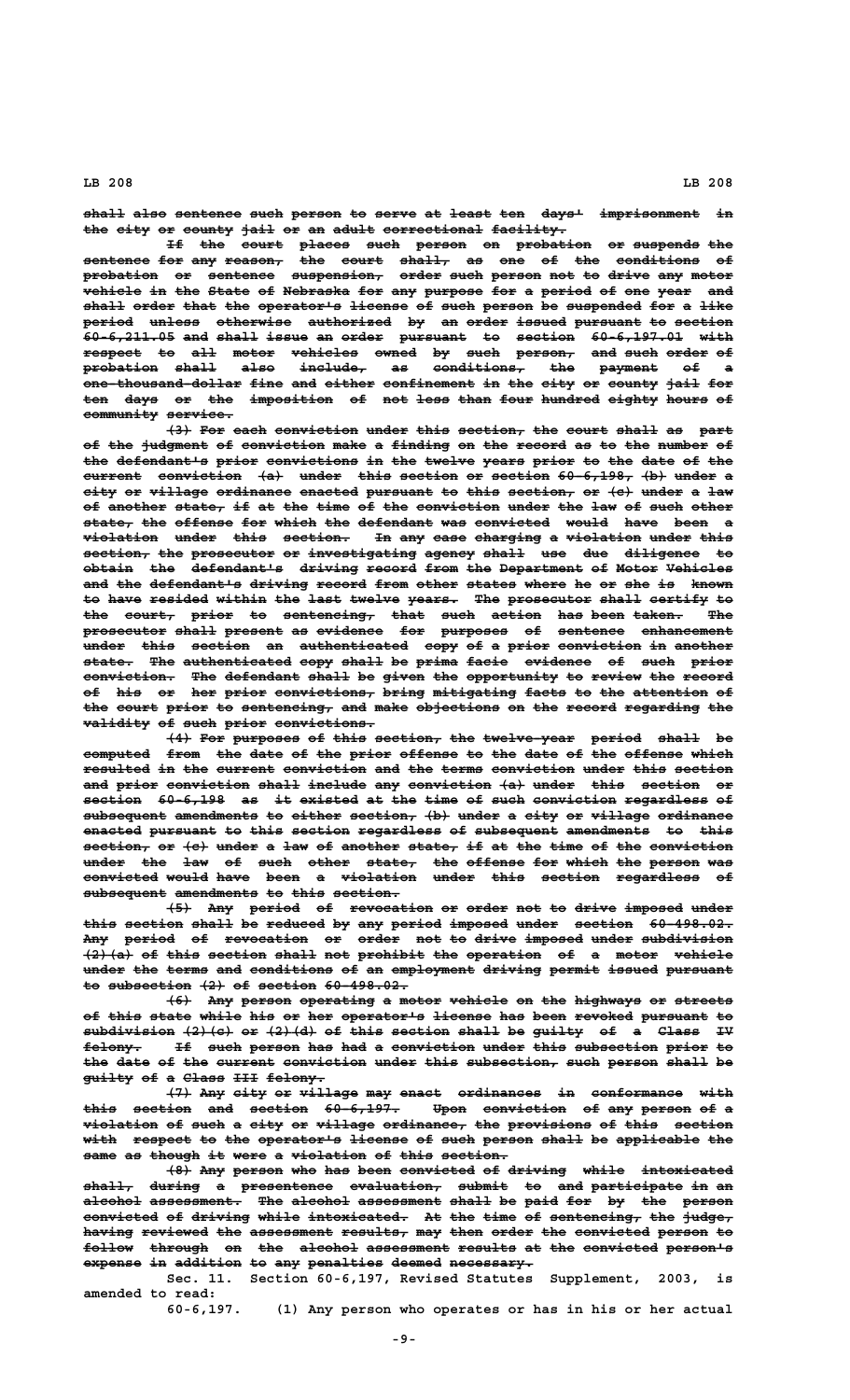**physical control a motor vehicle in this state shall be deemed to have given his or her consent to submit to a chemical test or tests of his or her blood, breath, or urine for the purpose of determining the concentration of alcohol**

**or the presence of drugs in such blood, breath, or urine. (2) Any peace officer who has been duly authorized to make arrests for violations of traffic laws of this state or of ordinances of any city or village may require any person arrested for any offense arising out of acts alleged to have been committed while the person was driving or was in actual physical control of a motor vehicle while under the influence of alcoholic liquor or drugs to submit to a chemical test or tests of his or her blood, breath, or urine for the purpose of determining the concentration of alcohol or the presence of drugs in such blood, breath, or urine when the officer has reasonable grounds to believe that such person was driving or was in the actual physical control of a motor vehicle in this state while under the influence of alcoholic liquor or drugs in violation of section 60-6,196.**

 $\left\{\frac{3}{4}\right\}$  Any peace officer who has been duly authorized to make arrests for violation of traffic laws of this state or ordinances of any city or  $v$ illage may require any person who operates or has in his or her actual physical control a motor vehicle in this state to submit to a preliminary test of his or her breath for alcohol concentration if the officer has reasonable grounds to believe that such person has alcohol in his or her body, has **committed a moving traffic violation, or has been involved in a traffic ————————— — —————— ——————— —————————— —— ——— ———— ———————— —— — ——————** accident. Any person who refuses to submit to such preliminary breath test or whose preliminary breath test results indicate an alcohol concentration in  $v$ iolation of section 60-6,196 shall be placed under arrest. Any person who refuses to submit to such preliminary breath test shall be guilty of a Class V  **misdemeanor. ————————————**

 $\overline{(4)}$   $\overline{(3)}$  Any person arrested as provided in described in subsection  **\_\_\_\_\_\_ (2) of this section may, upon the direction of a peace officer, be required to submit to a chemical test or tests of his or her blood, breath, or urine for a determination of the concentration of alcohol or the presence of drugs. If the chemical test discloses the presence of a concentration of alcohol in violation of subsection (1) of section 60-6,196, the person shall be subject to the administrative revocation procedures provided in sections 60-498.01 to 60-498.04 and upon conviction shall be punished as provided in section ——————— ———————— \_\_\_\_\_\_\_\_\_\_\_\_\_\_\_\_\_\_\_\_\_\_\_\_\_\_\_\_\_\_ 60-6,196 sections 12 to 18 of this act. Any person who refuses to submit to such test or tests required pursuant to this section shall be subject to the administrative revocation procedures provided in sections 60-498.01 to 60-498.04 and shall be guilty of a crime and upon conviction punished as\_\_ \_\_\_\_\_\_\_\_\_\_\_\_\_\_\_\_\_\_\_\_\_\_\_\_\_\_\_\_\_\_\_\_\_\_\_\_\_\_\_\_\_\_ —— ———————— provided in sections 12 to 18 of this act. as follows:**

**(a) If such person has not had a conviction in the twelve years ——— —— ———— —————— ——— ——— ——— — —————————— —— ——— —————— ————** prior to the date of the current conviction  $\{i\}$  under this section for refusal to submit to a chemical blood, breath, or urine test,  $\{\pm i\}$  under a city or  $v$ illage ordinance enacted pursuant to this section as authorized by section  $60-6,196$ , or  $(iii)$  under a law of another state, if at the time of the  $conviction$  under the law of such other state, the offense for which such **person was convicted would have been a violation under this section, such —————— ——— ————————— ————— ———— ———— — ————————— ————— ———— ———————— ——— person shall be guilty of a Class W misdemeanor, and the court shall, as part —————— ————— —— —————— —— — ————— — ———————————— ——— ——— ————— —————— —— ——— of the judgment of conviction, order such person not to drive any motor —— ——— ———————— —— ——————————— ————— ———— —————— ——— —— ————— ——— ———— vehicle in the State of Nebraska for any purpose for a period of six months ——————— —— ——— ————— —— ———————— ——— ——— ——————— ——— — —————— —— ——— —————** from the date ordered by the court and shall order that the operator's license **of such person be revoked for a like period. Such revocation shall be —— ———— —————— —— ——————— ——— — ———— ——————— ———— —————————— ————— —** administered upon sentencing, upon final judgment of any appeal or review, or **upon the date that any probation is revoked. ———— ——— ———— ———— ——— ————————— —— ————————**

If the court places such person on probation or suspends the sentence for any reason, the court shall, as one of the conditions of  ${\tt problem\ or\ sentence}\ {\tt sentence}\ {\tt surface}\ {\tt system}$  order suspension, order such person not to drive any motor **vehicle** in the State of Nebraska for any purpose for a period of sixty days **unless otherwise authorized by an order issued pursuant to section —————— ————————— —————————— —— —— ————— —————— ———————— —— ——————— 60-6,211.05, and such order of probation shall also include, as one of its ———————————— ——— ———— ————— —— ————————— ————— ———— ———————— —— ——— —— ——**  $conditions$ , the payment of a four-hundred-dollar fine,

 $\left\{\n \begin{array}{l}\n +\n \end{array}\n \right\}$  If such person has had one conviction in the twelve years prior to the date of the current conviction  $\{i\}$  under this section for refusal to submit to a chemical blood, breath, or urine test,  $\{ii\}$  under a city or  $\n \, \textbf{village} \quad$  ordinance cnacted pursuant to this section as authorized by section  $60-6,196$ , or  $\{\pm i\pm\}$  under a law of another state, if at the time of the **conviction under the law of such other state, the offense for which such** convenient  $\frac{1}{2}$  $\frac{1}{2}$  person was convicted would have been a violation under this section, such person shall be guilty of a Class W misdemeanor, and the court shall, as part of the judgment of conviction, order such person not to drive any motor **vehicle in the State of Nebraska for any purpose for a period of one year from** the date ordered by the court, shall order that the operator's license of such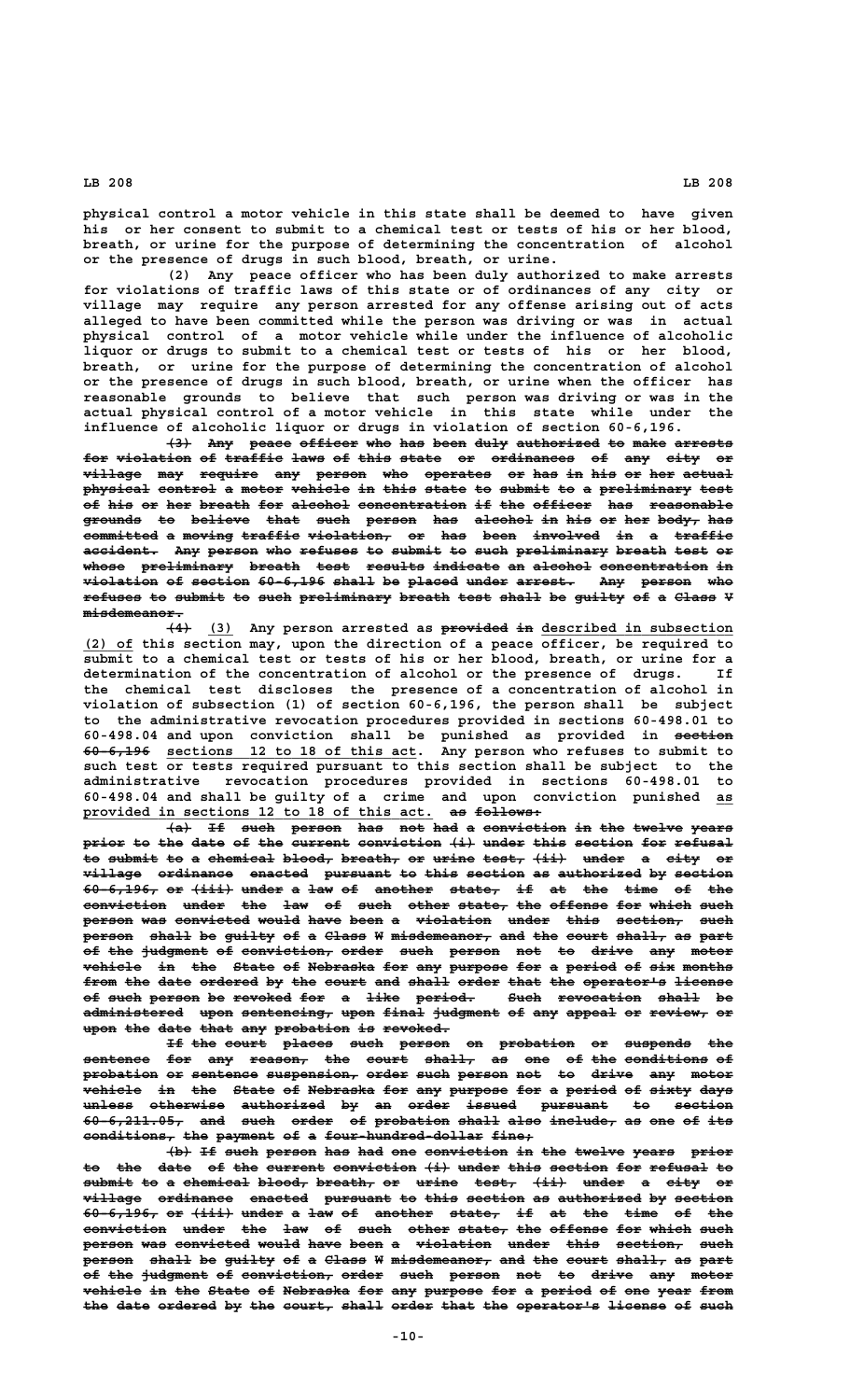person be revoked for a like period, and shall issue an order pursuant to **section** 60-6,197.01 with respect to all motor vehicles owned by such person. Such orders shall be administered upon sentencing, upon final judgment of any appeal or review, or upon the date that any probation is revoked.

If the court places such person on probation or suspends the **sentence for any reason, the court shall, as one of the conditions of ———————— ——— ——— ——————— ——— ————— —————— —— ——— —— ——— —————————— — probation or sentence suspension, order such person not to drive any motor ————————— —— ———————— ——————————— ————— ———— —————— ——— —— ————— ——— —————**  $\overline{\textbf{v}}$  wehicle in the State of Nebraska for any purpose for a period of one year from the date of the order unless otherwise authorized by an order issued pursuant **to section 60-6,211.05 and shall issue an order pursuant to section —— ——————— ——————————— ——— ————— ————— —— ————— ———————— —— ———————** 60-6,197.01 with respect to all motor vehicles owned by such person, and such order of probation shall also include, as conditions, the payment of a five-hundred-dollar fine and either confinement in the city or county jail for **five days or the imposition of not less than two hundred forty hours of ———— ———— —— ——— —————————— —— ——— ———— ———— ——— ——————— ————— ————— —** community service;

 $\{e\}$  If such person has had two convictions in the twelve years prior to the date of the current conviction  $\{i\}$  under this section for refusal to submit to a chemical blood, breath, or urine test,  $\{ii\}$  under a city or village ordinance enacted pursuant to this section as authorized by section  $60-6,196$ ,  $(iii)$  under a law of another state, if at the time of the conviction under the law of such other state, the offense for which such person was convicted would have been a violation under this section, or  $\overline{(+ \cdot)}$  as described in subdivisions (i) through (iii) of this subdivision, such person shall be guilty of a Class W misdemeanor, and the court shall, as part of the judgment of conviction, order such person not to drive any motor vehicle in the State of Nebraska for any purpose for a period of fifteen years from the date ordered by the court, shall order that the operator's license of such person be revoked for a like period, and shall issue an order pursuant to section **60-6,197.01 with respect to all motor vehicles owned by such person. Such ——————————— ———— ——————— —— ——— ————— ———————— ————— —— ———— ——————— ——— orders shall be administered upon sentencing, upon final judgment of any —————— ————— —— ———————————— ———— ——————————— ———— ————— ———————— —— ——** appeal or review, or upon the date that any probation is revoked.

**If the court places such person on probation or suspends the —— ——— ————— —————— ———— —————— —— ————————— —— ———————— —— sentence for any reason, the court shall, as one of the conditions of ———————— ——— ——— ——————— ——— ————— —————— —— ——— —— ——— —————————— — probation or sentence suspension, order such person not to drive any motor ————————— —— ———————— ——————————— ————— ———— —————— ——— —— ————— ——— ———— vehicle in the State of Nebraska for any purpose for a period of one year and** shall order that the operator's license of such person be suspended for a like period unless otherwise authorized by an order issued pursuant to section **60-6,211.05 and shall issue an order pursuant to section 60-6,197.01 with ——————————— ——— ————— ————— —— ————— ———————— —— ——————— ——————————— ——— respect to all motor vehicles owned by such person, and such order of ——————— —— ——— ————— ———————— ————— —— ———— ——————— ——— ———— ————— — probation shall also include, as conditions, the payment of a ————————— ————— ———— ———————— —— ——————————— ——— ——————— —— — .**<br><del>six hundred dollar</del> fine and either confinement in the city or county jail for</del> ten days or the imposition of not less than four hundred eighty hours of **community service; and ————————— ———————— ———**

 $\dagger$ d) If such person has had three or more convictions in the twelve **years prior to the date of the current conviction**  $\{i\}$  **under this section for**  $\texttt{refugal}$  to submit to a chemical blood, breath, or urine test,  $\{\texttt{ii}\}$  under a **city or village ordinance enacted pursuant to this section as authorized by ———— —— ——————— ————————— ——————— ———————— —— ———— ——————— —— —————————— —** section 60-6,196, (iii) under a law of another state, if at the time of the conviction under the law of such other state, the offense for which such person was convicted would have been a violation under this section, or  $\{iv\}$ as described in subdivisions (i) through (iii) of this subdivision, such person shall be guilty of a Class IV felony, and the court shall, as part of the judgment of conviction, order such person not to drive any motor vehicle in the State of Nebraska for any purpose for a period of fifteen years from the date ordered by the court, shall order that the operator's license of such person be revoked for a like period, and shall issue an order pursuant to section 60-6,197.01 with respect to all motor vehicles owned by such person. Such orders shall be administered upon sentencing, upon final judgment of any appeal or review, or upon the date that any probation is revoked. The court shall also sentence such person to serve at least ten days<sup>1</sup> imprisonment in the city or county jail or an adult correctional facility.

**If the court places such person on probation or suspends the sentence for any reason, the court shall, as one of the conditions of ———————— ——— ——— ——————— ——— ————— —————— —— ——— —— ——— —————————— — probation or sentence suspension, order such person not to drive any motor ————————— —— ———————— ——————————— ————— ———— —————— ——— —— ————— ——— —————**  $\textbf{v}$ ehi $\textbf{e}$ le in the State of Nebraska for any purpose for a period of one year  $\textbf{u}$ shall order that the operator's license of such person be suspended for a like period unless otherwise authorized by an order issued pursuant to section  $\overline{60-6,211.05}$  and shall issue an order pursuant to section  $60-6,197.01$  with **respect to all motor vehicles owned by such person, and such order of ——————— —— ——— ————— ———————— ————— —— ———— ——————— ——— ———— ————— — probation shall also include, as conditions, the payment of a ————————— ————— ———— ———————— —— ——————————— ——— ——————— ——**  one thousand dollar fine and either confinement in the city or county jail for ten days or the imposition of not less than four hundred eighty hours of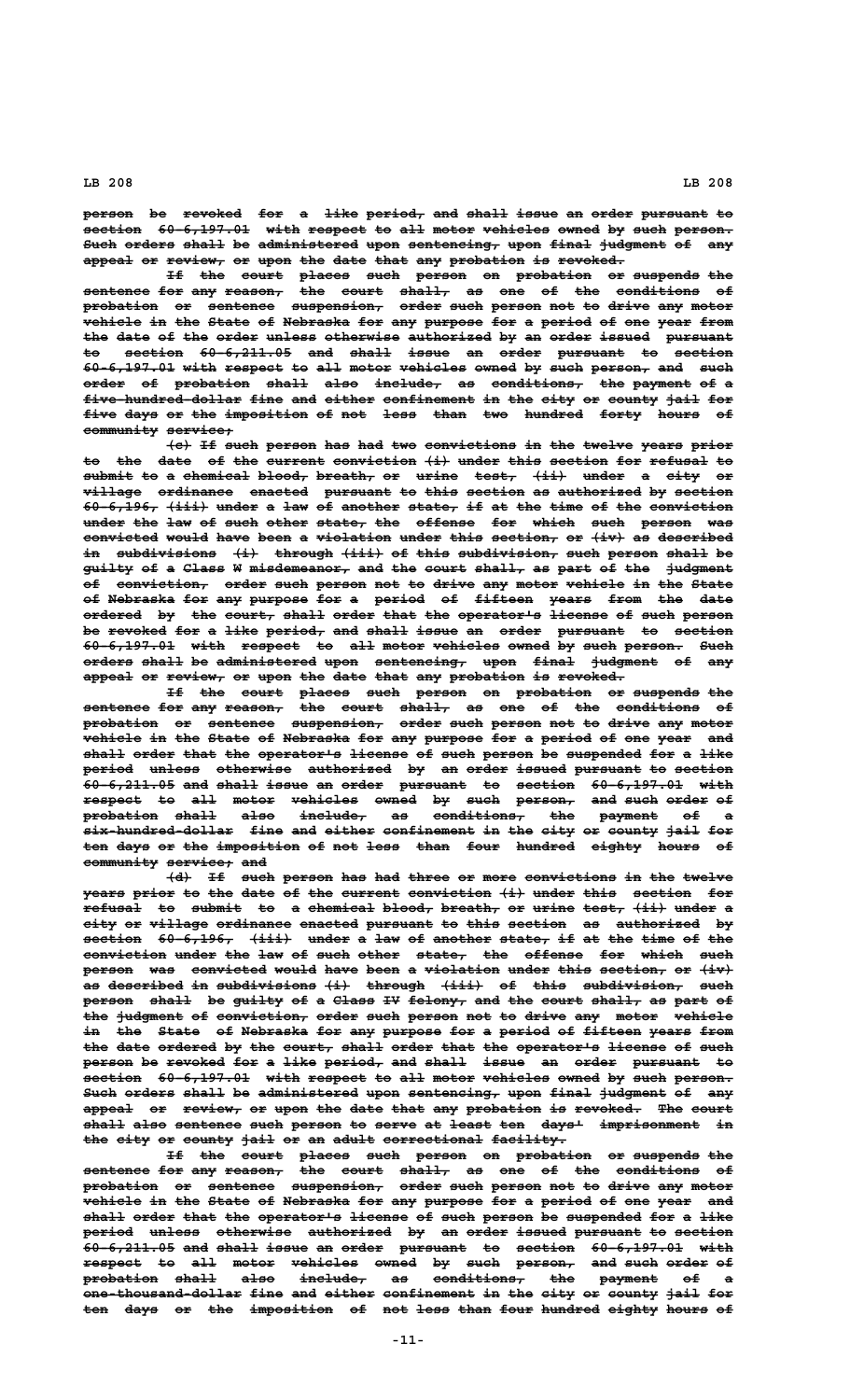### community service.

**(5) For each conviction under this section, the court shall, as part ——— ——— ———— —————————— ————— ———— ———————— ——— ————— —————— —— ———** of the judgment of conviction, make a finding on the record as to the number of the defendant's prior convictions in the twelve years prior to the date of the current conviction  $\{a\}$  under this section,  $\{b\}$  under a city or village **ordinance enacted pursuant to this section, or (c) under a law of another**  $\texttt{state}$  if at the time of the conviction under the law of such other state, the offense for which the defendant was convicted would have been a violation under this section. In any case charging a violation under this section, the prosecutor or investigating agency shall use due diligence to obtain the **defendant's driving record from the Department of Motor Vehicles and the ——————————— ——————— —————— ———— ——— —————————— —— ————— ———————— ——— ——** defendant's driving record from other states where he or she is known to have resided within the last twelve years. The prosecutor shall certify to the court, prior to sentencing, that such action has been taken. The prosecutor shall present as evidence for purposes of sentence enhancement under this **section an authenticated copy of a prior conviction in another state. The ——————— —— ————————————— ———— —— — ————— —————————— —— ——————— —————— —— authenticated copy shall be prima facie evidence of such prior conviction. ————————————— ———— ————— —— ————— ————— ———————— —— ———— ————— ———————————** The defendant shall be given the opportunity to review the record of his or her prior convictions, bring mitigating facts to the attention of the court prior to sentencing, and make objections on the record regarding the validity  $of$  such prior convictions.

**(6) For purposes of this section, the twelve-year period shall be** computed from the date of the prior offense to the date of the offense which resulted in the current conviction and the terms conviction under this section and prior conviction shall include any conviction  $\{a\}$  under this section as it **existed at the time of such conviction regardless of subsequent amendments to ——————— —— ——— ———— —— ———— —————————— —————————— —— —————————— —————————— —** this section, (b) under a city or village ordinance enacted pursuant to this  $\texttt{section} \texttt{regardless of subsequence} \texttt{amendments to this section, or (c).}$ law of another state, if at the time of the conviction under the law of such other state, the offense for which the person was convicted would have been a **violation under this section regardless of subsequent amendments to this ————————— ————— ———— ——————— —————————— —— —————————— —————————— —— ——— section. ————————**

**(7) Any person operating a motor vehicle on the highways or streets ——— ——— —————— ————————— — ————— ——————— —— ——— ———————— —— ——————** of this state while his or her operator's license has been revoked pursuant to  $s$ ubdivision  $(4)$  (c) or  $(4)$  (d) of this section shall be guilty of a Class IV felony. If such person has had a conviction under this subsection prior to the date of the current conviction under this subsection, such person shall be guilty of a Class III felony.

 $(8)$  Any city or village may enact ordinances in conformance with this section. Upon conviction of any person of a violation of such city or  $\nu$ illage ordinance, the provisions of this section with respect to the  $\frac{1}{2}$   $\frac{1}{2}$   $\frac{1}{2}$   $\frac{1}{2}$   $\frac{1}{2}$   $\frac{1}{2}$   $\frac{1}{2}$   $\frac{1}{2}$   $\frac{1}{2}$   $\frac{1}{2}$   $\frac{1}{2}$   $\frac{1}{2}$   $\frac{1}{2}$   $\frac{1}{2}$   $\frac{1}{2}$   $\frac{1}{2}$   $\frac{1}{2}$   $\frac{1}{2}$   $\frac{1}{2}$   $\frac{1}{2}$   $\frac{1}{2}$   $\frac{1}{2}$   $\$ **were a violation of this section.** 

 **——— \_\_\_ (9) (4) Any person involved in a motor vehicle accident in this state may be required to submit to a chemical test of his or her blood, breath, or urine by any peace officer if the officer has reasonable grounds to believe that the person was driving or was in actual physical control of a motor vehicle on a public highway in this state while under the influence of alcoholic liquor or drugs at the time of the accident. A person involved in a motor vehicle accident subject to the implied consent law of this state shall not be deemed to have withdrawn consent to submit to a chemical test of his or her blood, breath, or urine by reason of leaving this state. If the person refuses a test under this section and leaves the state for any reason** following an accident, he or she shall remain subject to subsection  $\{4\}$  (3) of **this section and section 60-498.02 upon return.**

 **+40)** (5) Any person who is required to submit to a chemical blood,<br>breath. or urine test or tests pursuant to this section shall be advised that **breath, or urine test or tests pursuant to this section shall be advised that refusal to submit to such test or tests is a separate crime for which the person may be charged.**

 **———— \_\_\_ (11) (6) Refusal to submit to a chemical blood, breath, or urine test or tests pursuant to this section shall be admissible evidence in any action for a violation of section 60-6,196 or a city or village ordinance** enacted pursuant to in conformance with such section.

 **\_\_\_\_\_\_\_\_\_\_\_\_\_\_\_\_\_\_\_\_\_\_\_\_\_\_\_\_\_\_\_\_\_\_\_\_\_\_\_\_\_\_\_\_\_\_\_\_\_\_\_\_\_\_\_\_\_\_ Sec. 12. (1) A violation of section 60-6,196 or 60-6,197 shall be** punished as provided in section 13 of this act. For purposes of sentencing  **\_\_\_\_\_\_\_\_\_\_\_\_\_\_\_\_\_\_\_\_\_\_\_\_\_\_\_\_\_ under section 13 of this act:**

 **\_\_\_\_\_\_\_\_\_\_\_\_\_\_\_\_\_\_\_\_\_\_\_\_\_\_\_\_\_\_\_\_\_\_\_\_\_\_\_\_\_\_\_\_\_\_\_\_\_\_\_\_\_\_\_\_\_\_\_\_\_\_\_\_\_\_\_\_ (a) Prior conviction means a conviction for a violation committed** within the twelve-year period prior to the offense for which the sentence is  **\_\_\_\_\_\_\_\_\_\_\_\_\_\_\_\_\_\_\_\_\_\_\_\_\_ being imposed as follows:**

 **\_\_\_\_\_\_\_\_\_\_\_\_\_\_\_\_\_\_\_\_\_\_\_\_\_\_\_\_\_\_\_\_\_\_\_\_\_\_\_\_ (i) For a violation of section 60-6,196:**

 **\_\_\_\_\_\_\_\_\_\_\_\_\_\_\_\_\_\_\_\_\_\_\_\_\_\_\_\_\_\_\_\_\_\_\_\_\_\_\_\_\_\_\_\_\_\_\_\_\_\_\_\_\_\_\_ (A) Any conviction for a violation of section 60-6,196;**

 **\_\_\_\_\_\_\_\_\_\_\_\_\_\_\_\_\_\_\_\_\_\_\_\_\_\_\_\_\_\_\_\_\_\_\_\_\_\_\_\_\_\_\_\_\_\_\_\_\_\_\_\_\_\_\_\_\_\_\_\_\_\_\_\_\_\_\_\_ (B) Any conviction for a violation of a city or village ordinance**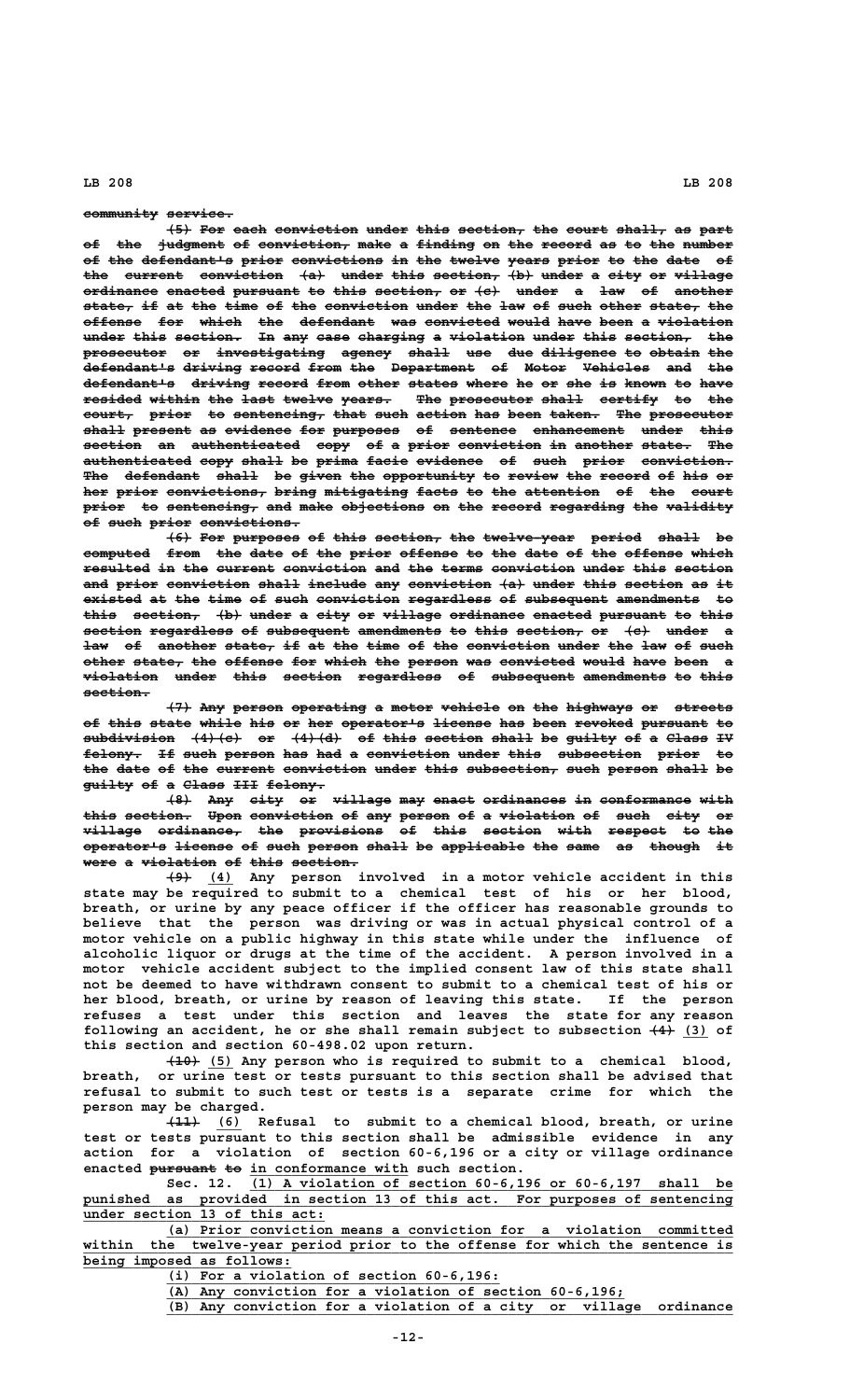**\_\_\_\_\_\_\_\_\_\_\_\_\_\_\_\_\_\_\_\_\_\_\_\_\_\_\_\_\_\_\_\_\_\_\_\_\_\_\_\_\_\_\_\_\_ enacted in conformance with section 60-6,196;**

 **\_\_\_\_\_\_\_\_\_\_\_\_\_\_\_\_\_\_\_\_\_\_\_\_\_\_\_\_\_\_\_\_\_\_\_\_\_\_\_\_\_\_\_\_\_\_\_\_\_\_\_\_\_\_\_\_\_\_\_\_\_\_\_\_\_\_\_\_ (C) Any conviction under a law of another state if, at the time of \_\_\_\_\_\_\_\_\_\_\_\_\_\_\_\_\_\_\_\_\_\_\_\_\_\_\_\_\_\_\_\_\_\_\_\_\_\_\_\_\_\_\_\_\_\_\_\_\_\_\_\_\_\_\_\_\_\_\_\_\_\_\_\_\_\_\_\_\_\_\_\_\_\_\_\_\_\_ the conviction under the law of such other state, the offense for which the \_\_\_\_\_\_\_\_\_\_\_\_\_\_\_\_\_\_\_\_\_\_\_\_\_\_\_\_\_\_\_\_\_\_\_\_\_\_\_\_\_\_\_\_\_\_\_\_\_\_\_\_\_\_\_\_\_\_\_\_\_\_\_\_\_\_\_\_\_\_\_\_ person was convicted would have been a violation of section 60-6,196; or**

 **\_\_\_\_\_\_\_\_\_\_\_\_\_\_\_\_\_\_\_\_\_\_\_\_\_\_\_\_\_\_\_\_\_\_\_\_\_\_\_\_\_\_\_\_\_\_\_\_\_\_\_\_\_\_\_\_\_\_ (D) Any conviction for a violation of section 60-6,198; or**

 **\_\_\_\_\_\_\_\_\_\_\_\_\_\_\_\_\_\_\_\_\_\_\_\_\_\_\_\_\_\_\_\_\_\_\_\_\_\_\_\_\_ (ii) For a violation of section 60-6,197;**

 **\_\_\_\_\_\_\_\_\_\_\_\_\_\_\_\_\_\_\_\_\_\_\_\_\_\_\_\_\_\_\_\_\_\_\_\_\_\_\_\_\_\_\_\_\_\_\_\_\_\_\_\_\_\_\_ (A) Any conviction for a violation of section 60-6,197;**

 **\_\_\_\_\_\_\_\_\_\_\_\_\_\_\_\_\_\_\_\_\_\_\_\_\_\_\_\_\_\_\_\_\_\_\_\_\_\_\_\_\_\_\_\_\_\_\_\_\_\_\_\_\_\_\_\_\_\_\_\_\_\_\_\_\_\_\_\_ (B) Any conviction for a violation of a city or village ordinance \_\_\_\_\_\_\_\_\_\_\_\_\_\_\_\_\_\_\_\_\_\_\_\_\_\_\_\_\_\_\_\_\_\_\_\_\_\_\_\_\_\_\_\_\_\_\_\_ enacted in conformance with section 60-6,197; or**

 **\_\_\_\_\_\_\_\_\_\_\_\_\_\_\_\_\_\_\_\_\_\_\_\_\_\_\_\_\_\_\_\_\_\_\_\_\_\_\_\_\_\_\_\_\_\_\_\_\_\_\_\_\_\_\_\_\_\_\_\_\_\_\_\_\_\_\_\_ (C) Any conviction under a law of another state if, at the time of \_\_\_\_\_\_\_\_\_\_\_\_\_\_\_\_\_\_\_\_\_\_\_\_\_\_\_\_\_\_\_\_\_\_\_\_\_\_\_\_\_\_\_\_\_\_\_\_\_\_\_\_\_\_\_\_\_\_\_\_\_\_\_\_\_\_\_\_\_\_\_\_\_\_\_\_\_\_ the conviction under the law of such other state, the offense for which the \_\_\_\_\_\_\_\_\_\_\_\_\_\_\_\_\_\_\_\_\_\_\_\_\_\_\_\_\_\_\_\_\_\_\_\_\_\_\_\_\_\_\_\_\_\_\_\_\_\_\_\_\_\_\_\_\_\_\_\_\_\_\_\_\_\_\_\_\_ person was convicted would have been a violation of section 60-6,197;**

 **\_\_\_\_\_\_\_\_\_\_\_\_\_\_\_\_\_\_\_\_\_\_\_\_\_\_\_\_\_\_\_\_\_\_\_\_\_\_\_\_\_\_\_\_\_\_\_\_\_\_\_\_\_\_\_\_\_\_\_\_\_\_\_\_\_\_\_\_ (b) Prior conviction includes any conviction under section 60-6,196, \_\_\_\_\_\_\_\_\_\_\_\_\_\_\_\_\_\_\_\_\_\_\_\_\_\_\_\_\_\_\_\_\_\_\_\_\_\_\_\_\_\_\_\_\_\_\_\_\_\_\_\_\_\_\_\_\_\_\_\_\_\_\_\_\_\_\_\_\_\_\_\_\_\_\_\_\_\_ 60-6,197, or 60-6,198, or any city or village ordinance enacted in conformance** with any of such sections, as such sections or city or village ordinances  **\_\_\_\_\_\_\_\_\_\_\_\_\_\_\_\_\_\_\_\_\_\_\_\_\_\_\_\_\_\_\_\_\_\_\_\_\_\_\_\_\_\_\_\_\_\_\_\_\_\_\_\_\_\_\_\_\_\_\_\_\_\_\_\_\_\_\_\_\_\_\_\_\_\_\_\_\_\_ existed at the time of such conviction regardless of subsequent amendments to \_\_\_\_\_\_\_\_\_\_\_\_\_\_\_\_\_\_\_\_\_\_\_\_\_\_\_\_\_\_\_\_\_\_\_\_\_\_\_\_\_\_\_\_\_\_\_\_\_\_\_\_\_\_\_ any of such sections or city or village ordinances; and**

 **\_\_\_\_\_\_\_\_\_\_\_\_\_\_\_\_\_\_\_\_\_\_\_\_\_\_\_\_\_\_\_\_\_\_\_\_\_\_\_\_\_\_\_\_\_\_\_\_\_\_\_\_\_\_\_\_\_\_\_\_\_\_\_\_\_\_\_\_ (c) Twelve-year period means the period computed from the date of \_\_\_\_\_\_\_\_\_\_\_\_\_\_\_\_\_\_\_\_\_\_\_\_\_\_\_\_\_\_\_\_\_\_\_\_\_\_\_\_\_\_\_\_\_\_\_\_\_\_\_\_\_\_\_\_\_\_\_\_\_\_\_\_\_\_\_\_\_\_\_\_\_\_\_\_\_\_ the prior offense to the date of the offense which resulted in the conviction \_\_\_\_\_\_\_\_\_\_\_\_\_\_\_\_\_\_\_\_\_\_\_\_\_\_\_\_\_\_\_\_\_\_\_\_\_\_\_\_ for which the sentence is being imposed.**

 **\_\_\_\_\_\_\_\_\_\_\_\_\_\_\_\_\_\_\_\_\_\_\_\_\_\_\_\_\_\_\_\_\_\_\_\_\_\_\_\_\_\_\_\_\_\_\_\_\_\_\_\_\_\_\_\_\_\_\_\_\_\_\_\_\_\_\_\_ (2) In any case charging a violation of section 60-6,196 or \_\_\_\_\_\_\_\_\_\_\_\_\_\_\_\_\_\_\_\_\_\_\_\_\_\_\_\_\_\_\_\_\_\_\_\_\_\_\_\_\_\_\_\_\_\_\_\_\_\_\_\_\_\_\_\_\_\_\_\_\_\_\_\_\_\_\_\_\_\_\_\_\_\_\_\_\_\_ 60-6,197, the prosecutor or investigating agency shall use due diligence to \_\_\_\_\_\_\_\_\_\_\_\_\_\_\_\_\_\_\_\_\_\_\_\_\_\_\_\_\_\_\_\_\_\_\_\_\_\_\_\_\_\_\_\_\_\_\_\_\_\_\_\_\_\_\_\_\_\_\_\_\_\_\_\_\_\_\_\_\_\_\_\_\_\_\_\_\_\_ obtain the person's driving record from the Department of Motor Vehicles and** the person's driving record from other states where he or she is known to have resided within the last twelve years. The prosecutor shall certify to the  **\_\_\_\_\_\_\_\_\_\_\_\_\_\_\_\_\_\_\_\_\_\_\_\_\_\_\_\_\_\_\_\_\_\_\_\_\_\_\_\_\_\_\_\_\_\_\_\_\_\_\_\_\_\_\_\_\_\_\_\_\_\_\_\_\_\_\_\_\_\_\_\_\_\_\_\_\_\_ court, prior to sentencing, that such action has been taken. The prosecutor \_\_\_\_\_\_\_\_\_\_\_\_\_\_\_\_\_\_\_\_\_\_\_\_\_\_\_\_\_\_\_\_\_\_\_\_\_\_\_\_\_\_\_\_\_\_\_\_\_\_\_\_\_\_\_\_\_\_\_\_\_\_\_\_\_\_\_\_\_\_\_\_\_\_\_\_\_\_ shall present as evidence for purposes of sentence enhancement an \_\_\_\_\_\_\_\_\_\_\_\_\_\_\_\_\_\_\_\_\_\_\_\_\_\_\_\_\_\_\_\_\_\_\_\_\_\_\_\_\_\_\_\_\_\_\_\_\_\_\_\_\_\_\_\_\_\_\_\_\_\_\_\_\_\_\_\_\_\_\_\_\_\_\_\_\_\_ authenticated copy of a prior conviction in another state. The authenticated \_\_\_\_\_\_\_\_\_\_\_\_\_\_\_\_\_\_\_\_\_\_\_\_\_\_\_\_\_\_\_\_\_\_\_\_\_\_\_\_\_\_\_\_\_\_\_\_\_\_\_\_\_\_\_\_\_\_\_\_ copy shall be prima facie evidence of such prior conviction.**

 **\_\_\_\_\_\_\_\_\_\_\_\_\_\_\_\_\_\_\_\_\_\_\_\_\_\_\_\_\_\_\_\_\_\_\_\_\_\_\_\_\_\_\_\_\_\_\_\_\_\_\_\_\_\_\_\_\_\_\_\_\_\_\_\_\_\_\_\_ (3) For each conviction for a violation of section 60-6,196 or \_\_\_\_\_\_\_\_\_\_\_\_\_\_\_\_\_\_\_\_\_\_\_\_\_\_\_\_\_\_\_\_\_\_\_\_\_\_\_\_\_\_\_\_\_\_\_\_\_\_\_\_\_\_\_\_\_\_\_\_\_\_\_\_\_\_\_\_\_\_\_\_\_\_\_\_\_\_ 60-6,197, the court shall, as part of the judgment of conviction, make a \_\_\_\_\_\_\_\_\_\_\_\_\_\_\_\_\_\_\_\_\_\_\_\_\_\_\_\_\_\_\_\_\_\_\_\_\_\_\_\_\_\_\_\_\_\_\_\_\_\_\_\_\_\_\_\_\_\_\_\_\_\_\_\_\_\_\_\_\_\_\_\_\_\_\_\_\_\_ finding on the record as to the number of the convicted person's prior \_\_\_\_\_\_\_\_\_\_\_\_\_\_\_\_\_\_\_\_\_\_\_\_\_\_\_\_\_\_\_\_\_\_\_\_\_\_\_\_\_\_\_\_\_\_\_\_\_\_\_\_\_\_\_\_\_\_\_\_\_\_\_\_\_\_\_\_\_\_\_\_\_\_\_\_\_\_ convictions. The convicted person shall be given the opportunity to review \_\_\_\_\_\_\_\_\_\_\_\_\_\_\_\_\_\_\_\_\_\_\_\_\_\_\_\_\_\_\_\_\_\_\_\_\_\_\_\_\_\_\_\_\_\_\_\_\_\_\_\_\_\_\_\_\_\_\_\_\_\_\_\_\_\_\_\_\_\_\_\_\_\_\_\_\_\_ the record of his or her prior convictions, bring mitigating facts to the \_\_\_\_\_\_\_\_\_\_\_\_\_\_\_\_\_\_\_\_\_\_\_\_\_\_\_\_\_\_\_\_\_\_\_\_\_\_\_\_\_\_\_\_\_\_\_\_\_\_\_\_\_\_\_\_\_\_\_\_\_\_\_\_\_\_\_\_\_\_\_\_\_\_\_\_\_\_ attention of the court prior to sentencing, and make objections on the record \_\_\_\_\_\_\_\_\_\_\_\_\_\_\_\_\_\_\_\_\_\_\_\_\_\_\_\_\_\_\_\_\_\_\_\_\_\_\_\_\_\_\_\_\_\_\_\_\_ regarding the validity of such prior convictions.**

 **\_\_\_\_\_\_\_\_\_\_\_\_\_\_\_\_\_\_\_\_\_\_\_\_\_\_\_\_\_\_\_\_\_\_\_\_\_\_\_\_\_\_\_\_\_\_\_\_\_\_\_\_\_\_\_\_\_\_ Sec. 13. Any person convicted of a violation of section 60-6,196 or \_\_\_\_\_\_\_\_\_\_\_\_\_\_\_\_\_\_\_\_\_\_\_\_\_\_\_\_\_\_\_\_\_\_\_\_\_\_ 60-6,197 shall be punished as follows:**

 **\_\_\_\_\_\_\_\_\_\_\_\_\_\_\_\_\_\_\_\_\_\_\_\_\_\_\_\_\_\_\_\_\_\_\_\_\_\_\_\_\_\_\_\_\_\_\_\_\_\_\_\_\_\_\_\_\_\_\_\_\_\_\_\_\_\_\_\_ (1) If such person has not had a prior conviction, such person shall \_\_\_\_\_\_\_\_\_\_\_\_\_\_\_\_\_\_\_\_\_\_\_\_\_\_\_\_\_\_\_\_\_\_\_\_\_\_\_\_\_\_\_\_\_\_\_\_\_\_\_\_\_\_\_\_\_\_\_\_\_\_\_\_\_\_\_\_\_\_\_\_\_\_\_\_\_\_ be guilty of a Class W misdemeanor, and the court shall, as part of the \_\_\_\_\_\_\_\_\_\_\_\_\_\_\_\_\_\_\_\_\_\_\_\_\_\_\_\_\_\_\_\_\_\_\_\_\_\_\_\_\_\_\_\_\_\_\_\_\_\_\_\_\_\_\_\_\_\_\_\_\_\_\_\_\_\_\_\_\_\_\_\_\_\_\_\_\_\_ judgment of conviction, order such person not to drive any motor vehicle for \_\_\_\_\_\_\_\_\_\_\_\_\_\_\_\_\_\_\_\_\_\_\_\_\_\_\_\_\_\_\_\_\_\_\_\_\_\_\_\_\_\_\_\_\_\_\_\_\_\_\_\_\_\_\_\_\_\_\_\_\_\_\_\_\_\_\_\_\_\_\_\_\_\_\_\_\_\_ any purpose for a period of six months from the date ordered by the court and** shall order that the operator's license of such person be revoked for a like period. Such revocation shall be administered upon sentencing, upon final Such revocation shall be administered upon sentencing, upon final  **\_\_\_\_\_\_\_\_\_\_\_\_\_\_\_\_\_\_\_\_\_\_\_\_\_\_\_\_\_\_\_\_\_\_\_\_\_\_\_\_\_\_\_\_\_\_\_\_\_\_\_\_\_\_\_\_\_\_\_\_\_\_\_\_\_\_\_\_\_\_\_\_\_\_\_\_\_\_ judgment of any appeal or review, or upon the date that any probation is revoked. \_\_\_\_\_\_\_\_**

 **\_\_\_\_\_\_\_\_\_\_\_\_\_\_\_\_\_\_\_\_\_\_\_\_\_\_\_\_\_\_\_\_\_\_\_\_\_\_\_\_\_\_\_\_\_\_\_\_\_\_\_\_\_\_\_\_\_\_\_\_\_\_\_\_\_\_\_\_ If the court places such person on probation or suspends the \_\_\_\_\_\_\_\_\_\_\_\_\_\_\_\_\_\_\_\_\_\_\_\_\_\_\_\_\_\_\_\_\_\_\_\_\_\_\_\_\_\_\_\_\_\_\_\_\_\_\_\_\_\_\_\_\_\_\_\_\_\_\_\_\_\_\_\_\_\_\_\_\_\_\_\_\_\_ sentence for any reason, the court shall, as one of the conditions of \_\_\_\_\_\_\_\_\_\_\_\_\_\_\_\_\_\_\_\_\_\_\_\_\_\_\_\_\_\_\_\_\_\_\_\_\_\_\_\_\_\_\_\_\_\_\_\_\_\_\_\_\_\_\_\_\_\_\_\_\_\_\_\_\_\_\_\_\_\_\_\_\_\_\_\_\_\_ probation or sentence suspension, order such person not to drive any motor** probation or sentence suspension, order such person not to drive any motor vehicle for any purpose for a period of sixty days from the date ordered by  **\_\_\_\_\_\_\_\_\_\_\_\_\_\_\_\_\_\_\_\_\_\_\_\_\_\_\_\_\_\_\_\_\_\_\_\_\_\_\_\_\_\_\_\_\_\_\_\_\_\_\_\_\_\_\_\_\_\_\_\_\_\_\_\_\_\_\_\_\_\_\_\_\_\_\_\_\_\_ the court unless otherwise authorized by an order issued pursuant to section \_\_\_\_\_\_\_\_\_\_\_\_\_\_\_\_\_\_\_\_\_\_\_\_\_\_\_\_\_\_\_\_\_\_\_\_\_\_\_\_\_\_\_\_\_\_\_\_\_\_\_\_\_\_\_\_\_\_\_\_\_\_\_\_\_\_\_\_\_\_\_\_\_\_\_\_\_\_ 60-6,211.05, and such order of probation shall also include, as one of its \_\_\_\_\_\_\_\_\_\_\_\_\_\_\_\_\_\_\_\_\_\_\_\_\_\_\_\_\_\_\_\_\_\_\_\_\_\_\_\_\_\_\_\_\_\_\_\_\_\_\_\_\_\_ conditions, the payment of a four-hundred-dollar fine;**

 **\_\_\_\_\_\_\_\_\_\_\_\_\_\_\_\_\_\_\_\_\_\_\_\_\_\_\_\_\_\_\_\_\_\_\_\_\_\_\_\_\_\_\_\_\_\_\_\_\_\_\_\_\_\_\_\_\_\_\_\_\_\_\_\_\_\_\_\_ (2) If such person has had one prior conviction, such person shall \_\_\_\_\_\_\_\_\_\_\_\_\_\_\_\_\_\_\_\_\_\_\_\_\_\_\_\_\_\_\_\_\_\_\_\_\_\_\_\_\_\_\_\_\_\_\_\_\_\_\_\_\_\_\_\_\_\_\_\_\_\_\_\_\_\_\_\_\_\_\_\_\_\_\_\_\_\_ be guilty of a Class W misdemeanor, and the court shall, as part of the** be guilty of a Class W misdemeanor, and the court shall, as part of the judgment of conviction, order such person not to drive any motor vehicle for any purpose for a period of one year from the date ordered by the court, shall order that the operator's license of such person be revoked for a like period,  **\_\_\_\_\_\_\_\_\_\_\_\_\_\_\_\_\_\_\_\_\_\_\_\_\_\_\_\_\_\_\_\_\_\_\_\_\_\_\_\_\_\_\_\_\_\_\_\_\_\_\_\_\_\_\_\_\_\_\_\_\_\_\_\_\_\_\_\_\_\_\_\_\_\_\_\_\_\_ and shall issue an order pursuant to section 60-6,197.01 with respect to all**  $\overline{\text{motor}}$  vehicles owned by such person. Such orders shall be administered upon sentencing, upon final judgment of any appeal or review, or upon the date that  **\_\_\_\_\_\_\_\_\_\_\_\_\_\_\_\_\_\_\_\_\_\_\_\_\_ any probation is revoked.**

 **\_\_\_\_\_\_\_\_\_\_\_\_\_\_\_\_\_\_\_\_\_\_\_\_\_\_\_\_\_\_\_\_\_\_\_\_\_\_\_\_\_\_\_\_\_\_\_\_\_\_\_\_\_\_\_\_\_\_\_\_\_\_\_\_\_\_\_\_ If the court places such person on probation or suspends the \_\_\_\_\_\_\_\_\_\_\_\_\_\_\_\_\_\_\_\_\_\_\_\_\_\_\_\_\_\_\_\_\_\_\_\_\_\_\_\_\_\_\_\_\_\_\_\_\_\_\_\_\_\_\_\_\_\_\_\_\_\_\_\_\_\_\_\_\_\_\_\_\_\_\_\_\_\_ sentence for any reason, the court shall, as one of the conditions of \_\_\_\_\_\_\_\_\_\_\_\_\_\_\_\_\_\_\_\_\_\_\_\_\_\_\_\_\_\_\_\_\_\_\_\_\_\_\_\_\_\_\_\_\_\_\_\_\_\_\_\_\_\_\_\_\_\_\_\_\_\_\_\_\_\_\_\_\_\_\_\_\_\_\_\_\_\_ probation or sentence suspension, order such person not to drive any motor** vehicle for any purpose for a period of one year from the date ordered by the  **\_\_\_\_\_\_\_\_\_\_\_\_\_\_\_\_\_\_\_\_\_\_\_\_\_\_\_\_\_\_\_\_\_\_\_\_\_\_\_\_\_\_\_\_\_\_\_\_\_\_\_\_\_\_\_\_\_\_\_\_\_\_\_\_\_\_\_\_\_\_\_\_\_\_\_\_\_\_ court unless otherwise authorized by an order issued pursuant to section \_\_\_\_\_\_\_\_\_\_\_\_\_\_\_\_\_\_\_\_\_\_\_\_\_\_\_\_\_\_\_\_\_\_\_\_\_\_\_\_\_\_\_\_\_\_\_\_\_\_\_\_\_\_\_\_\_\_\_\_\_\_\_\_\_\_\_\_\_\_\_\_\_\_\_\_\_\_ 60-6,211.05 and shall issue an order pursuant to section 60-6,197.01 with \_\_\_\_\_\_\_\_\_\_\_\_\_\_\_\_\_\_\_\_\_\_\_\_\_\_\_\_\_\_\_\_\_\_\_\_\_\_\_\_\_\_\_\_\_\_\_\_\_\_\_\_\_\_\_\_\_\_\_\_\_\_\_\_\_\_\_\_\_\_\_\_\_\_\_\_\_\_ respect to all motor vehicles owned by such person, and such order of \_\_\_\_\_\_\_\_\_\_\_\_\_\_\_\_\_\_\_\_\_\_\_\_\_\_\_\_\_\_\_\_\_\_\_\_\_\_\_\_\_\_\_\_\_\_\_\_\_\_\_\_\_\_\_\_\_\_\_\_\_\_\_\_\_\_\_\_\_\_\_\_\_\_\_\_\_\_ probation shall also include, as conditions, the payment of a \_\_\_\_\_\_\_\_\_\_\_\_\_\_\_\_\_\_\_\_\_\_\_\_\_\_\_\_\_\_\_\_\_\_\_\_\_\_\_\_\_\_\_\_\_\_\_\_\_\_\_\_\_\_\_\_\_\_\_\_\_\_\_\_\_\_\_\_\_\_\_\_\_\_\_\_\_\_ five-hundred-dollar fine and either confinement in the city or county jail for** five days or the imposition of not less than two hundred forty hours of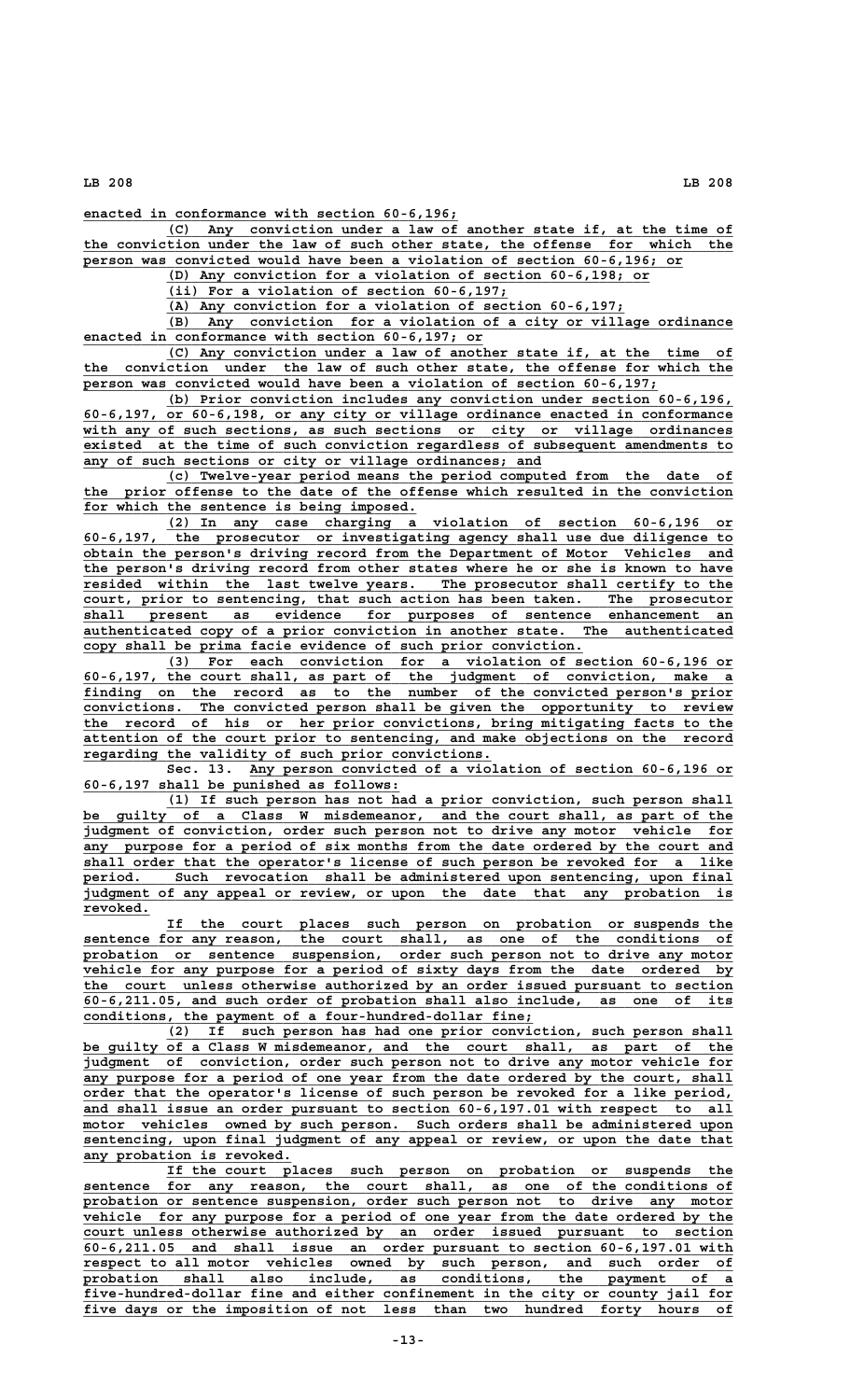community service;

 **\_\_\_\_\_\_\_\_\_\_\_\_\_\_\_\_\_\_\_\_\_\_\_\_\_\_\_\_\_\_\_\_\_\_\_\_\_\_\_\_\_\_\_\_\_\_\_\_\_\_\_\_\_\_\_\_\_\_\_\_\_\_\_\_\_\_\_\_ (3) If such person has had two prior convictions, such person shall \_\_\_\_\_\_\_\_\_\_\_\_\_\_\_\_\_\_\_\_\_\_\_\_\_\_\_\_\_\_\_\_\_\_\_\_\_\_\_\_\_\_\_\_\_\_\_\_\_\_\_\_\_\_\_\_\_\_\_\_\_\_\_\_\_\_\_\_\_\_\_\_\_\_\_\_\_\_ be guilty of a Class W misdemeanor, and the court shall, as part of the \_\_\_\_\_\_\_\_\_\_\_\_\_\_\_\_\_\_\_\_\_\_\_\_\_\_\_\_\_\_\_\_\_\_\_\_\_\_\_\_\_\_\_\_\_\_\_\_\_\_\_\_\_\_\_\_\_\_\_\_\_\_\_\_\_\_\_\_\_\_\_\_\_\_\_\_\_\_ judgment of conviction, order such person not to drive any motor vehicle for** any purpose for a period of fifteen years from the date ordered by the court,  **\_\_\_\_\_\_\_\_\_\_\_\_\_\_\_\_\_\_\_\_\_\_\_\_\_\_\_\_\_\_\_\_\_\_\_\_\_\_\_\_\_\_\_\_\_\_\_\_\_\_\_\_\_\_\_\_\_\_\_\_\_\_\_\_\_\_\_\_\_\_\_\_\_\_\_\_\_\_ shall order that the operator's license of such person be revoked for a like \_\_\_\_\_\_\_\_\_\_\_\_\_\_\_\_\_\_\_\_\_\_\_\_\_\_\_\_\_\_\_\_\_\_\_\_\_\_\_\_\_\_\_\_\_\_\_\_\_\_\_\_\_\_\_\_\_\_\_\_\_\_\_\_\_\_\_\_\_\_\_\_\_\_\_\_\_\_ period, and shall issue an order pursuant to section 60-6,197.01 with respect \_\_\_\_\_\_\_\_\_\_\_\_\_\_\_\_\_\_\_\_\_\_\_\_\_\_\_\_\_\_\_\_\_\_\_\_\_\_\_\_\_\_\_\_\_\_\_\_\_\_\_\_\_\_\_\_\_\_\_\_\_\_\_\_\_\_\_\_\_\_\_\_\_\_\_\_\_\_ to all motor vehicles owned by such person. Such orders shall be administered \_\_\_\_\_\_\_\_\_\_\_\_\_\_\_\_\_\_\_\_\_\_\_\_\_\_\_\_\_\_\_\_\_\_\_\_\_\_\_\_\_\_\_\_\_\_\_\_\_\_\_\_\_\_\_\_\_\_\_\_\_\_\_\_\_\_\_\_\_\_\_\_\_\_\_\_\_\_ upon sentencing, upon final judgment of any appeal or review, or upon the date \_\_\_\_\_\_\_\_\_\_\_\_\_\_\_\_\_\_\_\_\_\_\_\_\_\_\_\_\_\_ that any probation is revoked.**

 **\_\_\_\_\_\_\_\_\_\_\_\_\_\_\_\_\_\_\_\_\_\_\_\_\_\_\_\_\_\_\_\_\_\_\_\_\_\_\_\_\_\_\_\_\_\_\_\_\_\_\_\_\_\_\_\_\_\_\_\_\_\_\_\_\_\_\_\_ If the court places such person on probation or suspends the \_\_\_\_\_\_\_\_\_\_\_\_\_\_\_\_\_\_\_\_\_\_\_\_\_\_\_\_\_\_\_\_\_\_\_\_\_\_\_\_\_\_\_\_\_\_\_\_\_\_\_\_\_\_\_\_\_\_\_\_\_\_\_\_\_\_\_\_\_\_\_\_\_\_\_\_\_\_ sentence for any reason, the court shall, as one of the conditions of \_\_\_\_\_\_\_\_\_\_\_\_\_\_\_\_\_\_\_\_\_\_\_\_\_\_\_\_\_\_\_\_\_\_\_\_\_\_\_\_\_\_\_\_\_\_\_\_\_\_\_\_\_\_\_\_\_\_\_\_\_\_\_\_\_\_\_\_\_\_\_\_\_\_\_\_\_\_ probation or sentence suspension, order such person not to drive any motor** vehicle for any purpose for a period of one year from the date ordered by the court and shall order that the operator's license of such person be suspended  **\_\_\_\_\_\_\_\_\_\_\_\_\_\_\_\_\_\_\_\_\_\_\_\_\_\_\_\_\_\_\_\_\_\_\_\_\_\_\_\_\_\_\_\_\_\_\_\_\_\_\_\_\_\_\_\_\_\_\_\_\_\_\_\_\_\_\_\_\_\_\_\_\_\_\_\_\_\_ for a like period unless otherwise authorized by an order issued pursuant to \_\_\_\_\_\_\_\_\_\_\_\_\_\_\_\_\_\_\_\_\_\_\_\_\_\_\_\_\_\_\_\_\_\_\_\_\_\_\_\_\_\_\_\_\_\_\_\_\_\_\_\_\_\_\_\_\_\_\_\_\_\_\_\_\_\_\_\_\_\_\_\_\_\_\_\_\_\_ section 60-6,211.05 and shall issue an order pursuant to section 60-6,197.01** with respect to all motor vehicles owned by such person, and such order of probation shall also include, as conditions, the payment of a  $\overline{\text{six-hundred-dollar fine and either confinement in the city or county jail for}$  **\_\_\_\_\_\_\_\_\_\_\_\_\_\_\_\_\_\_\_\_\_\_\_\_\_\_\_\_\_\_\_\_\_\_\_\_\_\_\_\_\_\_\_\_\_\_\_\_\_\_\_\_\_\_\_\_\_\_\_\_\_\_\_\_\_\_\_\_\_\_\_\_\_\_\_\_\_\_ ten days or the imposition of not less than four hundred eighty hours of \_\_\_\_\_\_\_\_\_\_\_\_\_\_\_\_\_\_\_\_\_\_ community service; and**

 **\_\_\_\_\_\_\_\_\_\_\_\_\_\_\_\_\_\_\_\_\_\_\_\_\_\_\_\_\_\_\_\_\_\_\_\_\_\_\_\_\_\_\_\_\_\_\_\_\_\_\_\_\_\_\_\_\_\_\_\_\_\_\_\_\_\_\_\_ (4) If such person has had three or more prior convictions, such \_\_\_\_\_\_\_\_\_\_\_\_\_\_\_\_\_\_\_\_\_\_\_\_\_\_\_\_\_\_\_\_\_\_\_\_\_\_\_\_\_\_\_\_\_\_\_\_\_\_\_\_\_\_\_\_\_\_\_\_\_\_\_\_\_\_\_\_\_\_\_\_\_\_\_\_\_\_ person shall be guilty of a Class IV felony, and the court shall, as part of** person shall be guilty of a Class IV felony, and the court shall, as part of the judgment of conviction, order such person not to drive any motor vehicle  **\_\_\_\_\_\_\_\_\_\_\_\_\_\_\_\_\_\_\_\_\_\_\_\_\_\_\_\_\_\_\_\_\_\_\_\_\_\_\_\_\_\_\_\_\_\_\_\_\_\_\_\_\_\_\_\_\_\_\_\_\_\_\_\_\_\_\_\_\_\_\_\_\_\_\_\_\_\_ for any purpose for a period of fifteen years from the date ordered by the \_\_\_\_\_\_\_\_\_\_\_\_\_\_\_\_\_\_\_\_\_\_\_\_\_\_\_\_\_\_\_\_\_\_\_\_\_\_\_\_\_\_\_\_\_\_\_\_\_\_\_\_\_\_\_\_\_\_\_\_\_\_\_\_\_\_\_\_\_\_\_\_\_\_\_\_\_\_ court, shall order that the operator's license of such person be revoked for a \_\_\_\_\_\_\_\_\_\_\_\_\_\_\_\_\_\_\_\_\_\_\_\_\_\_\_\_\_\_\_\_\_\_\_\_\_\_\_\_\_\_\_\_\_\_\_\_\_\_\_\_\_\_\_\_\_\_\_\_\_\_\_\_\_\_\_\_\_\_\_\_\_\_\_\_\_\_ like period, and shall issue an order pursuant to section 60-6,197.01 with \_\_\_\_\_\_\_\_\_\_\_\_\_\_\_\_\_\_\_\_\_\_\_\_\_\_\_\_\_\_\_\_\_\_\_\_\_\_\_\_\_\_\_\_\_\_\_\_\_\_\_\_\_\_\_\_\_\_\_\_\_\_\_\_\_\_\_\_\_\_\_\_\_\_\_\_\_\_ respect to all motor vehicles owned by such person. Such orders shall be \_\_\_\_\_\_\_\_\_\_\_\_\_\_\_\_\_\_\_\_\_\_\_\_\_\_\_\_\_\_\_\_\_\_\_\_\_\_\_\_\_\_\_\_\_\_\_\_\_\_\_\_\_\_\_\_\_\_\_\_\_\_\_\_\_\_\_\_\_\_\_\_\_\_\_\_\_\_ administered upon sentencing, upon final judgment of any appeal or review, or \_\_\_\_\_\_\_\_\_\_\_\_\_\_\_\_\_\_\_\_\_\_\_\_\_\_\_\_\_\_\_\_\_\_\_\_\_\_\_\_\_\_\_\_\_\_\_\_\_\_\_\_\_\_\_\_\_\_\_\_\_\_\_\_\_\_\_\_\_\_\_\_\_\_\_\_\_\_ upon the date that any probation is revoked. The court shall also sentence** such person to serve at least ten days' imprisonment in the city or county  **<u>bushed the correctional</u> facility.<br>
<b>***iail or an adult correctional facility.* 

 **\_\_\_\_\_\_\_\_\_\_\_\_\_\_\_\_\_\_\_\_\_\_\_\_\_\_\_\_\_\_\_\_\_\_\_\_\_\_\_\_\_\_\_\_\_\_\_\_\_\_\_\_\_\_\_\_\_\_\_\_\_\_\_\_\_\_\_\_ If the court places such person on probation or suspends the \_\_\_\_\_\_\_\_\_\_\_\_\_\_\_\_\_\_\_\_\_\_\_\_\_\_\_\_\_\_\_\_\_\_\_\_\_\_\_\_\_\_\_\_\_\_\_\_\_\_\_\_\_\_\_\_\_\_\_\_\_\_\_\_\_\_\_\_\_\_\_\_\_\_\_\_\_\_ sentence for any reason, the court shall, as one of the conditions of \_\_\_\_\_\_\_\_\_\_\_\_\_\_\_\_\_\_\_\_\_\_\_\_\_\_\_\_\_\_\_\_\_\_\_\_\_\_\_\_\_\_\_\_\_\_\_\_\_\_\_\_\_\_\_\_\_\_\_\_\_\_\_\_\_\_\_\_\_\_\_\_\_\_\_\_\_\_ probation or sentence suspension, order such person not to drive any motor** vehicle for any purpose for a period of one year from the date ordered by the<br>court and shall order that the operator's license of such person be suspended and shall order that the operator's license of such person be suspended  **\_\_\_\_\_\_\_\_\_\_\_\_\_\_\_\_\_\_\_\_\_\_\_\_\_\_\_\_\_\_\_\_\_\_\_\_\_\_\_\_\_\_\_\_\_\_\_\_\_\_\_\_\_\_\_\_\_\_\_\_\_\_\_\_\_\_\_\_\_\_\_\_\_\_\_\_\_\_ for a like period unless otherwise authorized by an order issued pursuant to section** 60-6,211.05 and shall issue an order pursuant to section 60-6,197.01 with respect to all motor vehicles owned by such person, and such order of with respect to all motor vehicles owned by such person, and such order  **\_\_\_\_\_\_\_\_\_\_\_\_\_\_\_\_\_\_\_\_\_\_\_\_\_\_\_\_\_\_\_\_\_\_\_\_\_\_\_\_\_\_\_\_\_\_\_\_\_\_\_\_\_\_\_\_\_\_\_\_\_\_\_\_\_\_\_\_\_\_\_\_\_\_\_\_\_\_ probation shall also include, as conditions, the payment of a \_\_\_\_\_\_\_\_\_\_\_\_\_\_\_\_\_\_\_\_\_\_\_\_\_\_\_\_\_\_\_\_\_\_\_\_\_\_\_\_\_\_\_\_\_\_\_\_\_\_\_\_\_\_\_\_\_\_\_\_\_\_\_\_\_\_\_\_\_\_\_\_\_\_\_\_\_\_ one-thousand-dollar fine and either confinement in the city or county jail for \_\_\_\_\_\_\_\_\_\_\_\_\_\_\_\_\_\_\_\_\_\_\_\_\_\_\_\_\_\_\_\_\_\_\_\_\_\_\_\_\_\_\_\_\_\_\_\_\_\_\_\_\_\_\_\_\_\_\_\_\_\_\_\_\_\_\_\_\_\_\_\_\_\_\_\_\_\_ ten days or the imposition of not less than four hundred eighty hours of community service. \_\_\_\_\_\_\_\_\_\_\_\_\_\_\_\_\_\_**

Sec. 14. Any peace officer who has been duly authorized to make  **\_\_\_\_\_\_\_\_\_\_\_\_\_\_\_\_\_\_\_\_\_\_\_\_\_\_\_\_\_\_\_\_\_\_\_\_\_\_\_\_\_\_\_\_\_\_\_\_\_\_\_\_\_\_\_\_\_\_\_\_\_\_\_\_\_\_\_\_\_\_\_\_\_\_\_\_\_\_ arrests for violation of traffic laws of this state or ordinances of any city \_\_\_\_\_\_\_\_\_\_\_\_\_\_\_\_\_\_\_\_\_\_\_\_\_\_\_\_\_\_\_\_\_\_\_\_\_\_\_\_\_\_\_\_\_\_\_\_\_\_\_\_\_\_\_\_\_\_\_\_\_\_\_\_\_\_\_\_\_\_\_\_\_\_\_\_\_\_ or village may require any person who operates or has in his or her actual \_\_\_\_\_\_\_\_\_\_\_\_\_\_\_\_\_\_\_\_\_\_\_\_\_\_\_\_\_\_\_\_\_\_\_\_\_\_\_\_\_\_\_\_\_\_\_\_\_\_\_\_\_\_\_\_\_\_\_\_\_\_\_\_\_\_\_\_\_\_\_\_\_\_\_\_\_\_ physical control a motor vehicle in this state to submit to a preliminary test \_\_\_\_\_\_\_\_\_\_\_\_\_\_\_\_\_\_\_\_\_\_\_\_\_\_\_\_\_\_\_\_\_\_\_\_\_\_\_\_\_\_\_\_\_\_\_\_\_\_\_\_\_\_\_\_\_\_\_\_\_\_\_\_\_\_\_\_\_\_\_\_\_\_\_\_\_\_ of his or her breath for alcohol concentration if the officer has reasonable \_\_\_\_\_\_\_\_\_\_\_\_\_\_\_\_\_\_\_\_\_\_\_\_\_\_\_\_\_\_\_\_\_\_\_\_\_\_\_\_\_\_\_\_\_\_\_\_\_\_\_\_\_\_\_\_\_\_\_\_\_\_\_\_\_\_\_\_\_\_\_\_\_\_\_\_\_\_ grounds to believe that such person has alcohol in his or her body, has \_\_\_\_\_\_\_\_\_\_\_\_\_\_\_\_\_\_\_\_\_\_\_\_\_\_\_\_\_\_\_\_\_\_\_\_\_\_\_\_\_\_\_\_\_\_\_\_\_\_\_\_\_\_\_\_\_\_\_\_\_\_\_\_\_\_\_\_\_\_\_\_\_\_\_\_\_\_ committed a moving traffic violation, or has been involved in a traffic \_\_\_\_\_\_\_\_\_\_\_\_\_\_\_\_\_\_\_\_\_\_\_\_\_\_\_\_\_\_\_\_\_\_\_\_\_\_\_\_\_\_\_\_\_\_\_\_\_\_\_\_\_\_\_\_\_\_\_\_\_\_\_\_\_\_\_\_\_\_\_\_\_\_\_\_\_\_ accident. Any person who refuses to submit to such preliminary breath test or \_\_\_\_\_\_\_\_\_\_\_\_\_\_\_\_\_\_\_\_\_\_\_\_\_\_\_\_\_\_\_\_\_\_\_\_\_\_\_\_\_\_\_\_\_\_\_\_\_\_\_\_\_\_\_\_\_\_\_\_\_\_\_\_\_\_\_\_\_\_\_\_\_\_\_\_\_\_ whose preliminary breath test results indicate an alcohol concentration in \_\_\_\_\_\_\_\_\_\_\_\_\_\_\_\_\_\_\_\_\_\_\_\_\_\_\_\_\_\_\_\_\_\_\_\_\_\_\_\_\_\_\_\_\_\_\_\_\_\_\_\_\_\_\_\_\_\_\_\_\_\_\_\_\_\_\_\_\_\_\_\_\_\_\_\_\_\_ violation of section 60-6,196 shall be placed under arrest. Any person who \_\_\_\_\_\_\_\_\_\_\_\_\_\_\_\_\_\_\_\_\_\_\_\_\_\_\_\_\_\_\_\_\_\_\_\_\_\_\_\_\_\_\_\_\_\_\_\_\_\_\_\_\_\_\_\_\_\_\_\_\_\_\_\_\_\_\_\_\_\_\_\_\_\_\_\_\_\_ refuses to submit to such preliminary breath test shall be guilty of a Class V misdemeanor. \_\_\_\_\_\_\_\_\_\_\_\_**

 **\_\_\_\_\_\_\_\_\_\_\_\_\_\_\_\_\_\_\_\_\_\_\_\_\_\_\_\_\_\_\_\_\_\_\_\_\_\_\_\_\_\_\_\_\_\_\_\_\_\_\_\_\_\_\_ Sec. 15. Any period of revocation imposed for a violation of \_\_\_\_\_\_\_\_\_\_\_\_\_\_\_\_\_\_\_\_\_\_\_\_\_\_\_\_\_\_\_\_\_\_\_\_\_\_\_\_\_\_\_\_\_\_\_\_\_\_\_\_\_\_\_\_\_\_\_\_\_\_\_\_\_\_\_\_\_\_\_\_\_\_\_\_\_\_ section 60-6,196 shall be reduced by any period imposed under section \_\_\_\_\_\_\_\_\_\_\_\_\_\_\_\_\_\_\_\_\_\_\_\_\_\_\_\_\_\_\_\_\_\_\_\_\_\_\_\_\_\_\_\_\_\_\_\_\_\_\_\_\_\_\_\_\_\_\_\_\_\_\_\_\_\_\_\_\_\_\_\_\_\_\_\_\_\_ 60-498.02. Any period of revocation imposed under subdivision (1) of section \_\_\_\_\_\_\_\_\_\_\_\_\_\_\_\_\_\_\_\_\_\_\_\_\_\_\_\_\_\_\_\_\_\_\_\_\_\_\_\_\_\_\_\_\_\_\_\_\_\_\_\_\_\_\_\_\_\_\_\_\_\_\_\_\_\_\_\_\_\_\_\_\_\_\_\_\_\_ 13 of this act for a violation of section 60-6,196 or under subdivision (2)(a) \_\_\_\_\_\_\_\_\_\_\_\_\_\_\_\_\_\_\_\_\_\_\_\_\_\_\_\_\_\_\_\_\_\_\_\_\_\_\_\_\_\_\_\_\_\_\_\_\_\_\_\_\_\_\_\_\_\_\_\_\_\_\_\_\_\_\_\_\_\_\_\_\_\_\_\_\_\_ of section 60-6,196, as such section existed prior to the effective date of** this act, shall not prohibit the operation of a motor vehicle under the terms  **\_\_\_\_\_\_\_\_\_\_\_\_\_\_\_\_\_\_\_\_\_\_\_\_\_\_\_\_\_\_\_\_\_\_\_\_\_\_\_\_\_\_\_\_\_\_\_\_\_\_\_\_\_\_\_\_\_\_\_\_\_\_\_\_\_\_\_\_\_\_\_\_\_\_\_\_\_\_ and conditions of an employment driving permit issued pursuant to subsection \_\_\_\_\_\_\_\_\_\_\_\_\_\_\_\_\_\_\_\_\_\_\_\_\_ (2) of section 60-498.02.**

Sec. 16. Any person operating a motor vehicle on the highways or  **\_\_\_\_\_\_\_\_\_\_\_\_\_\_\_\_\_\_\_\_\_\_\_\_\_\_\_\_\_\_\_\_\_\_\_\_\_\_\_\_\_\_\_\_\_\_\_\_\_\_\_\_\_\_\_\_\_\_\_\_\_\_\_\_\_\_\_\_\_\_\_\_\_\_\_\_\_\_ streets of this state while his or her operator's license has been revoked \_\_\_\_\_\_\_\_\_\_\_\_\_\_\_\_\_\_\_\_\_\_\_\_\_\_\_\_\_\_\_\_\_\_\_\_\_\_\_\_\_\_\_\_\_\_\_\_\_\_\_\_\_\_\_\_\_\_\_\_\_\_\_\_\_\_\_\_\_\_\_\_\_\_\_\_\_\_ pursuant to subdivision (3) or (4) of section 13 of this act or pursuant to \_\_\_\_\_\_\_\_\_\_\_\_\_\_\_\_\_\_\_\_\_\_\_\_\_\_\_\_\_\_\_\_\_\_\_\_\_\_\_\_\_\_\_\_\_\_\_\_\_\_\_\_\_\_\_\_\_\_\_\_\_\_\_\_\_\_\_\_\_\_\_\_\_\_\_\_\_\_ subdivision (2)(c) or (2)(d) of section 60-6,196 or subdivision (4)(c) or \_\_\_\_\_\_\_\_\_\_\_\_\_\_\_\_\_\_\_\_\_\_\_\_\_\_\_\_\_\_\_\_\_\_\_\_\_\_\_\_\_\_\_\_\_\_\_\_\_\_\_\_\_\_\_\_\_\_\_\_\_\_\_\_\_\_\_\_\_\_\_\_\_\_\_\_\_\_ (4)(d) of section 60-6,197, as such subdivisions existed prior to the \_\_\_\_\_\_\_\_\_\_\_\_\_\_\_\_\_\_\_\_\_\_\_\_\_\_\_\_\_\_\_\_\_\_\_\_\_\_\_\_\_\_\_\_\_\_\_\_\_\_\_\_\_\_\_\_\_\_\_\_\_\_\_\_\_\_\_\_\_\_\_\_\_\_\_\_\_\_ effective date of this act, shall be guilty of a Class IV felony. If such \_\_\_\_\_\_\_\_\_\_\_\_\_\_\_\_\_\_\_\_\_\_\_\_\_\_\_\_\_\_\_\_\_\_\_\_\_\_\_\_\_\_\_\_\_\_\_\_\_\_\_\_\_\_\_\_\_\_\_\_\_\_\_\_\_\_\_\_\_\_\_\_\_\_\_\_\_\_ person has had a conviction under this section or under subsection (6) of**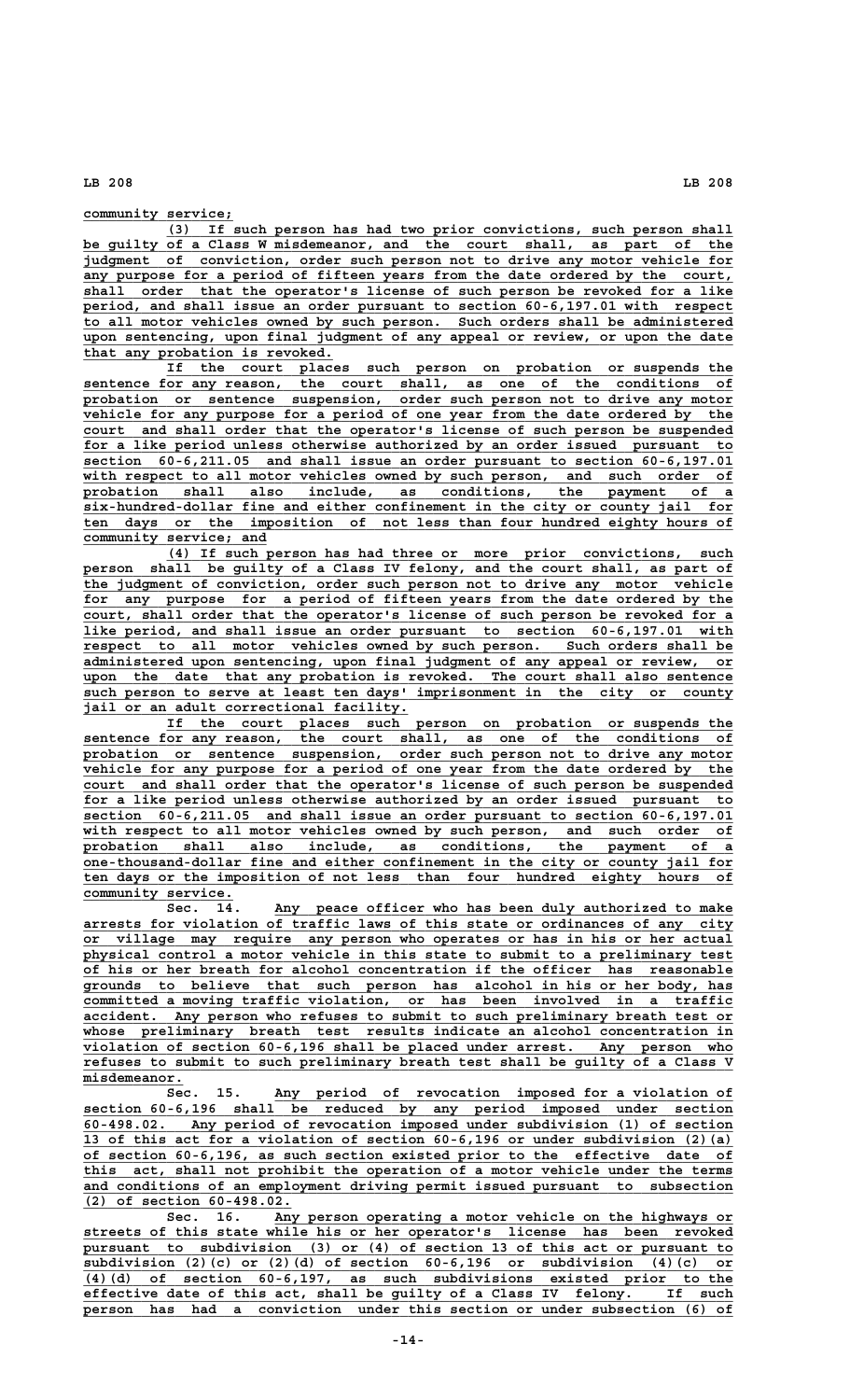**\_\_\_\_\_\_\_\_\_\_\_\_\_\_\_\_\_\_\_\_\_\_\_\_\_\_\_\_\_\_\_\_\_\_\_\_\_\_\_\_\_\_\_\_\_\_\_\_\_\_\_\_\_\_\_\_\_\_\_\_\_\_\_\_\_\_\_\_\_\_\_\_\_\_\_\_\_\_ section 60-6,196 or subsection (7) of section 60-6,197, as such subsections** existed prior to the effective date of this act, prior to the date of the  **\_\_\_\_\_\_\_\_\_\_\_\_\_\_\_\_\_\_\_\_\_\_\_\_\_\_\_\_\_\_\_\_\_\_\_\_\_\_\_\_\_\_\_\_\_\_\_\_\_\_\_\_\_\_\_\_\_\_\_\_\_\_\_\_\_\_\_\_\_\_\_\_\_\_\_\_\_\_ current conviction under this section, such person shall be guilty of a Class III felony. \_\_\_\_\_\_\_\_\_\_\_**

 **\_\_\_\_\_\_\_\_\_\_\_\_\_\_\_\_\_\_\_\_\_\_\_\_\_\_\_\_\_\_\_\_\_\_\_\_\_\_\_\_\_\_\_\_\_\_\_\_\_\_\_\_\_\_\_ Sec. 17. Any city or village may enact ordinances in conformance \_\_\_\_\_\_\_\_\_\_\_\_\_\_\_\_\_\_\_\_\_\_\_\_\_\_\_\_\_\_\_\_\_\_\_\_\_\_\_\_\_\_\_\_\_\_\_\_\_\_\_\_\_\_\_\_\_\_\_\_\_\_\_\_\_\_\_\_\_\_\_\_\_\_\_\_\_\_ with sections 60-6,196 and 60-6,197. Upon conviction of any person of a \_\_\_\_\_\_\_\_\_\_\_\_\_\_\_\_\_\_\_\_\_\_\_\_\_\_\_\_\_\_\_\_\_\_\_\_\_\_\_\_\_\_\_\_\_\_\_\_\_\_\_\_\_\_\_\_\_\_\_\_\_\_\_\_\_\_\_\_\_\_\_\_\_\_\_\_\_\_ violation of such a city or village ordinance, the provisions of sections 12** and 13 of this act with respect to the operator's license of such person shall be applicable the same as though it were a violation of section 60-6,196 or  **60-6,197. \_\_\_\_\_\_\_\_\_**

Sec. 18. Any person who has been convicted of driving while  **\_\_\_\_\_\_\_\_\_\_\_\_\_\_\_\_\_\_\_\_\_\_\_\_\_\_\_\_\_\_\_\_\_\_\_\_\_\_\_\_\_\_\_\_\_\_\_\_\_\_\_\_\_\_\_\_\_\_\_\_\_\_\_\_\_\_\_\_\_\_\_\_\_\_\_\_\_\_ intoxicated shall, during a presentence evaluation, submit to and participate \_\_\_\_\_\_\_\_\_\_\_\_\_\_\_\_\_\_\_\_\_\_\_\_\_\_\_\_\_\_\_\_\_\_\_\_\_\_\_\_\_\_\_\_\_\_\_\_\_\_\_\_\_\_\_\_\_\_\_\_\_\_\_\_\_\_\_\_\_\_\_\_\_\_\_\_\_\_ in an alcohol assessment. The alcohol assessment shall be paid for by the** person convicted of driving while intoxicated. At the time of sentencing, the  **\_\_\_\_\_\_\_\_\_\_\_\_\_\_\_\_\_\_\_\_\_\_\_\_\_\_\_\_\_\_\_\_\_\_\_\_\_\_\_\_\_\_\_\_\_\_\_\_\_\_\_\_\_\_\_\_\_\_\_\_\_\_\_\_\_\_\_\_\_\_\_\_\_\_\_\_\_\_ judge, having reviewed the assessment results, may then order the convicted \_\_\_\_\_\_\_\_\_\_\_\_\_\_\_\_\_\_\_\_\_\_\_\_\_\_\_\_\_\_\_\_\_\_\_\_\_\_\_\_\_\_\_\_\_\_\_\_\_\_\_\_\_\_\_\_\_\_\_\_\_\_\_\_\_\_\_\_\_\_\_\_\_\_\_\_\_\_ person to follow through on the alcohol assessment results at the convicted** person's expense in addition to any penalties deemed necessary.

**Sec. 19. Section 60-6,209, Revised Statutes Supplement, 2003, is**

**amended to read: 60-6,209. (1) Any person whose operator's license has been revoked \_\_\_\_\_\_\_\_\_\_\_\_\_\_\_\_\_\_\_\_\_\_\_\_\_\_\_\_\_\_\_ pursuant to a conviction for a violation of sections 60-6,196, 60-6,197, and 60-6,199 to 60-6,204 for a third or subsequent time for a period of fifteen years may apply to the Department of Motor Vehicles, on forms prescribed by the department, requesting the department to make a recommendation to the Board of Pardons for reinstatement of his or her eligibility for an operator's license. Upon receipt of the application, the Director of Motor Vehicles shall review the application if such person has served at least seven years of such revocation and make a recommendation for reinstatement or for denial of reinstatement. The department may recommend reinstatement if such person shows the following:**

**(a) Such person has completed a state-certified substance abuse program and is recovering or such person has substantially recovered from the dependency on or tendency to abuse alcohol or drugs;**

**(b) Such person has not been convicted, since the date of the revocation order, of any subsequent violations of section 60-6,196 or 60-6,197 or any comparable city or village ordinance and the applicant has not, since the date of the revocation order, submitted to a chemical test under section 60-6,197 that indicated an alcohol concentration in violation of section 60-6,196 or refused to submit to a chemical test under section 60-6,197;**

**(c) Such person has not been convicted, since the date of the revocation order, of driving while under suspension, revocation, or impoundment under section 60-4,109;**

**(d) Such person has abstained from the consumption of alcoholic beverages and the consumption of drugs except at the direction of a licensed physician or pursuant to a valid prescription; and**

**(e) Such person's operator's license is not currently subject to suspension or revocation for any other reason.**

**(2) In addition, the department may require other evidence from such person to show that restoring such person's privilege to drive will not present a danger to the health and safety of other persons using the highways.**

**(3) Upon review of the application, the director shall make the recommendation to the Board of Pardons in writing and shall briefly state the reasons for the recommendations. The recommendation shall include the original application and other evidence submitted by such person. The recommendation shall also include any record of any other applications such person has previously filed under this section.**

**(4) The department shall adopt and promulgate rules and regulations to govern the procedures for making a recommendation to the Board of Pardons. Such rules and regulations shall include the requirement that the treatment programs and counselors who provide information about such person to the department must be certified by the state.**

**(5) If the Board of Pardons reinstates such person's eligibility for an operator's license, such reinstatement may be conditioned for the duration of the original revocation period on such person's continued recovery. If such person is convicted of any subsequent violation of section 60-6,196 or 60-6,197, the reinstatement of the person's eligibility for an operator's license shall be withdrawn and such person's operator's license will be revoked by the Department of Motor Vehicles for the time remaining under the original revocation, independent of any sentence imposed by the court, after thirty days' written notice to the person by first-class mail at his or her last-known mailing address as shown by the records of the department.**

**(6) If the Board of Pardons reinstates a person's eligibility for an**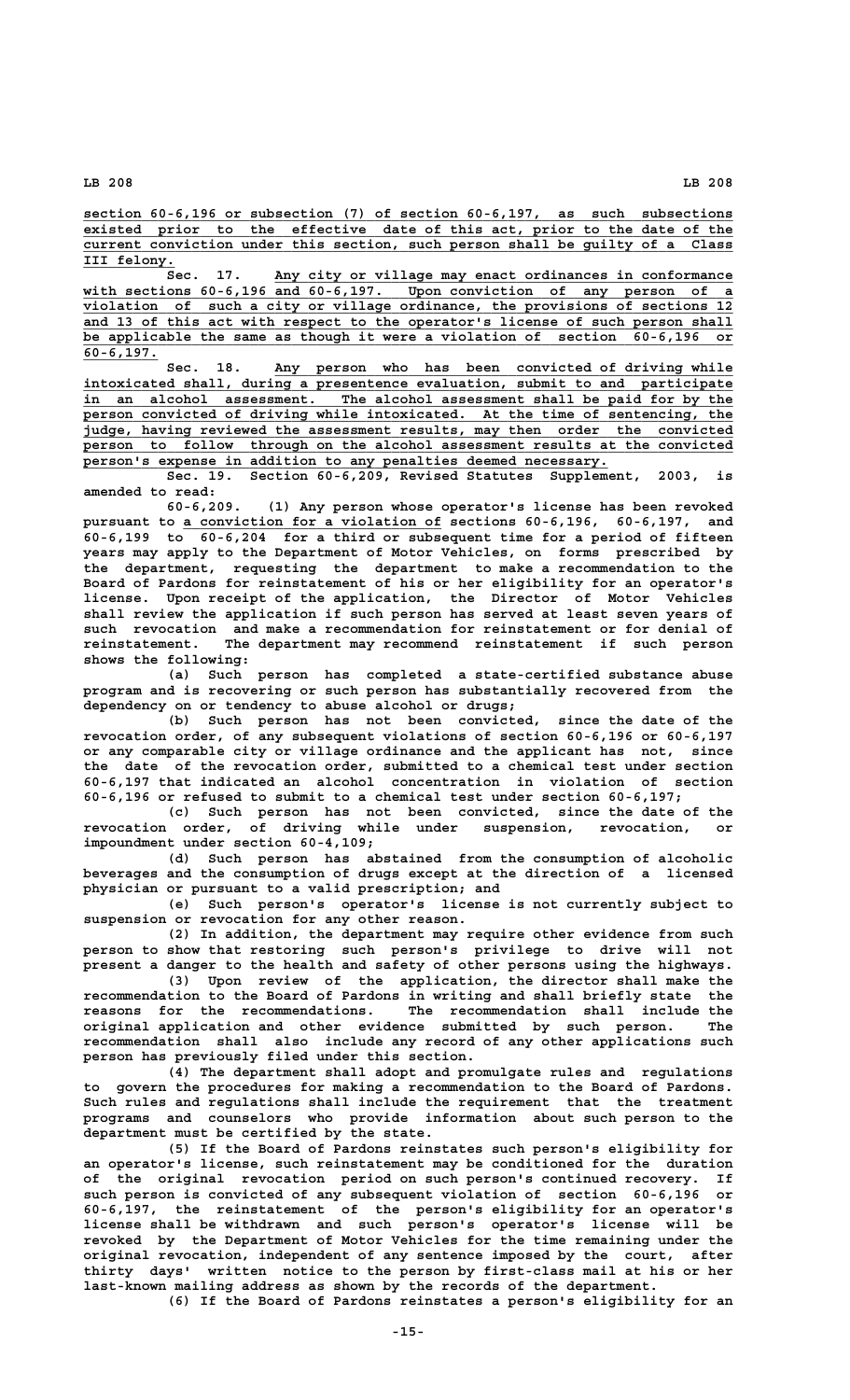**operator's license, the board shall notify the Department of Motor Vehicles of the reinstatement. Such person may apply for an operator's license upon payment of a fee of one hundred twenty-five dollars and the filing of proof of financial responsibility. The fees paid pursuant to this section shall be collected by the department and remitted to the State Treasurer. The State Treasurer shall credit seventy-five dollars of each fee to the General Fund and fifty dollars of each fee to the Department of Motor Vehicles Cash Fund. Sec. 20. Section 60-6,210, Reissue Revised Statutes of Nebraska, is**

**amended to read: 60-6,210. (1) If the driver of a motor vehicle involved in an**

**accident is transported to a hospital within or outside of Nebraska and a sample of the driver's blood is withdrawn by a physician, registered nurse, qualified technician, or hospital for the purpose of medical treatment, the results of a chemical test of the sample shall be admissible in a criminal** prosecution under for a violation of section 60-6,196 to show the alcoholic **content of or the presence of drugs or both in the blood at the time of the accident regardless of whether (a) a peace officer requested the driver to submit to a test as provided in section 60-6,197 or (b) the driver had refused a chemical test.**

**(2) Any physician, registered nurse, qualified technician, or hospital in this state performing a chemical test to determine the alcoholic content of or the presence of drugs in such blood for the purpose of medical treatment of the driver of a vehicle involved in a motor vehicle accident shall disclose the results of the test (a) to a prosecuting attorney who requests the results for use in a criminal prosecution under section 28-306 or 60-6,196 and (b) to any prosecuting attorney in another state who requests the results for use in a criminal prosecution for driving while intoxicated, driving under the influence, or motor vehicle homicide under the laws of the other state if the other state requires a similar disclosure by any hospital or person in such state to any prosecuting attorney in Nebraska who requests the results for use in such a criminal prosecution under the laws of Nebraska.**

**Sec. 21. Section 60-6,211.04, Revised Statutes Supplement, 2003, is amended to read:**

**60-6,211.04. Sections 60-6,211.01 to 60-6,211.03 shall not operate to prevent any person, regardless of age, from being prosecuted or having any** action taken pursuant to for a violation of section 60-6,196 or 60-6,197 or **having his or her operator's license revoked pursuant to sections 60-498.01 to \_ 60-498.04 for a violation of section 60-6,196 or 60-6,197 or from being prosecuted or having any action taken under any other provision of law. If such person is believed to be under the influence of alcoholic liquor pursuant to section 60-6,196 or 60-6,197, sections 60-6,211.01 to 60-6,211.03 shall not operate to prevent prosecution of such person under for a violation of section 60-6,196 or 60-6,197 even if sections 60-6,211.01 to 60-6,211.03 apply.**

**Sec. 22. Section 60-6,211.05, Revised Statutes Supplement, 2003, is amended to read:**

**60-6,211.05. (1) If an order of probation is granted under section \_\_\_\_\_\_\_\_\_\_\_\_\_\_\_\_\_\_\_\_\_\_\_\_\_\_\_\_\_\_\_\_\_\_\_\_\_\_\_\_\_\_\_\_\_\_\_\_\_\_\_\_\_\_\_\_ 60-6,196 or 60-6,197, as such sections existed prior to the effective date of \_\_\_\_\_\_\_\_\_\_\_\_\_\_\_\_\_\_\_\_\_\_\_\_\_\_\_\_\_\_\_\_\_\_\_\_\_\_\_\_\_\_\_\_\_\_\_\_\_\_\_\_\_\_\_\_\_\_\_\_\_\_\_\_\_\_\_\_\_\_\_\_\_\_\_\_\_\_ this act, or section 60-6,196 or 60-6,197 and sections 12 and 13 of this act, \_\_\_\_\_\_\_\_\_\_\_\_\_\_\_\_\_\_\_\_\_\_\_\_\_\_\_\_\_\_\_\_\_\_\_\_\_\_\_\_\_\_\_\_\_\_\_\_\_\_\_\_\_\_\_\_\_\_\_\_\_\_\_\_\_\_\_\_ as such sections existed on or after the effective date of this act, the court may order the defendant to install an ignition interlock device of a type approved by the Director of Motor Vehicles on each motor vehicle operated by the defendant. Any order issued by the court pursuant to this section shall not take effect until the defendant is eligible to operate a motor vehicle pursuant to subsection (2) of section 60-498.02. The device shall, without tampering or the intervention of another person, prevent the defendant from operating the motor vehicle when the defendant has an alcohol concentration greater than the levels prescribed in section 60-6,196.**

**(2) If the court orders an ignition interlock device or the Board of Pardons orders an ignition interlock device under section 83-1,127.02, the court or the Board of Pardons shall order the Department of Motor Vehicles to issue to the defendant a restricted Class O license as provided in section 60-4,118.06 which indicates that the defendant is only allowed to operate a motor vehicle equipped with an ignition interlock device. Such court order shall remain in effect for a period of time as determined by the court not to exceed the maximum term of revocation which the court could have imposed according to the nature of the violation. Such Board of Pardons order shall remain in effect for a period of time not to exceed any period of revocation the applicant is subject to at the time the application for a license reinstatement is made.**

**(3) A person who tampers with or circumvents an ignition interlock device installed under a court order while the order is in effect or who operates a motor vehicle which is not equipped with an ignition interlock**